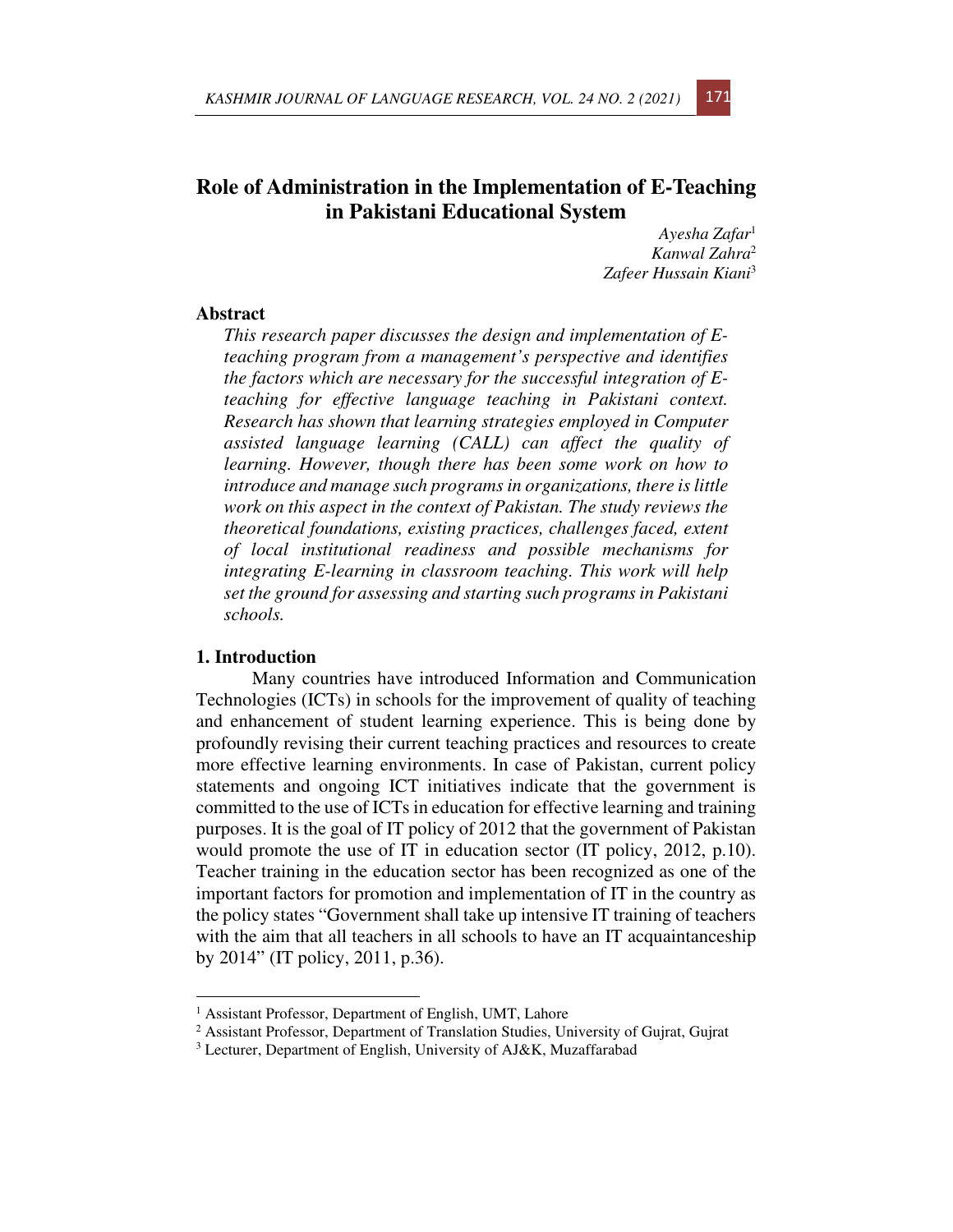The National Education Policy (NEP) and National Education and the Information Communications Technology Strategy for Education in Pakistan (NICT) indicate that incorporating E-education into our national educational system is a foremost priority. For instance, the NICT emphasizes on; i) use ICT to extend the reach of educational opportunity; ii) apply ICT to strengthen the quality of teaching and educational management; iii) employ ICT to enhance student learning; iv) develop complementary approaches to using ICT in education; v) build on the current experiences of existing and successful ICT programs; and vi) develop capacity at the federal and provincial department of education levels (NICT, pp. 1-2).

The NEP highlights that ICTs shall be utilized creatively to assist teachers and students with a wide range of abilities and from varied socioeconomic backgrounds. ICTs shall be used to strengthen the quality of teaching and educational management (NEP 2009, p. 43). Regarding teacher training, the policy states "In-service training shall cover a wide range of areas: pedagogy and pedagogical content knowledge; subject content knowledge; testing and assessment practices; multi-grade teaching; monitoring and evaluation; and programs to cater to emerging needs like trainings in languages and ICT" (NEP 2009, p. 43). The policy also states, "Faculty training in pedagogical, communication and ICT skills is required at all levels to enhance the efficiency of teaching in higher education" (NEP 2009, p. 56).

Government of Punjab has also established computer labs across 4,286 public schools, installing about 60,000 computers and internet connectivity, and providing them IT teachers. However, the program has been limited to IT teaching. In private schools, there is some emphasis to use online resources, but it is generally limited to home-based tasks and assignments where students are asked to search relevant material from the internet. In general, there is very limited or no use of computer aided teaching inside the classroom. Similarly, numerous E-learning initiatives like, The National Education Testing Service (NETS), National Education Management Information System (NEMIS) have been introduced in this regard (EPP, 2008).

In case of practices around the world it is evident that there aren't any particular criteria for determining the optimal level of ICT integration in the educational system. Secondly much research in this area has been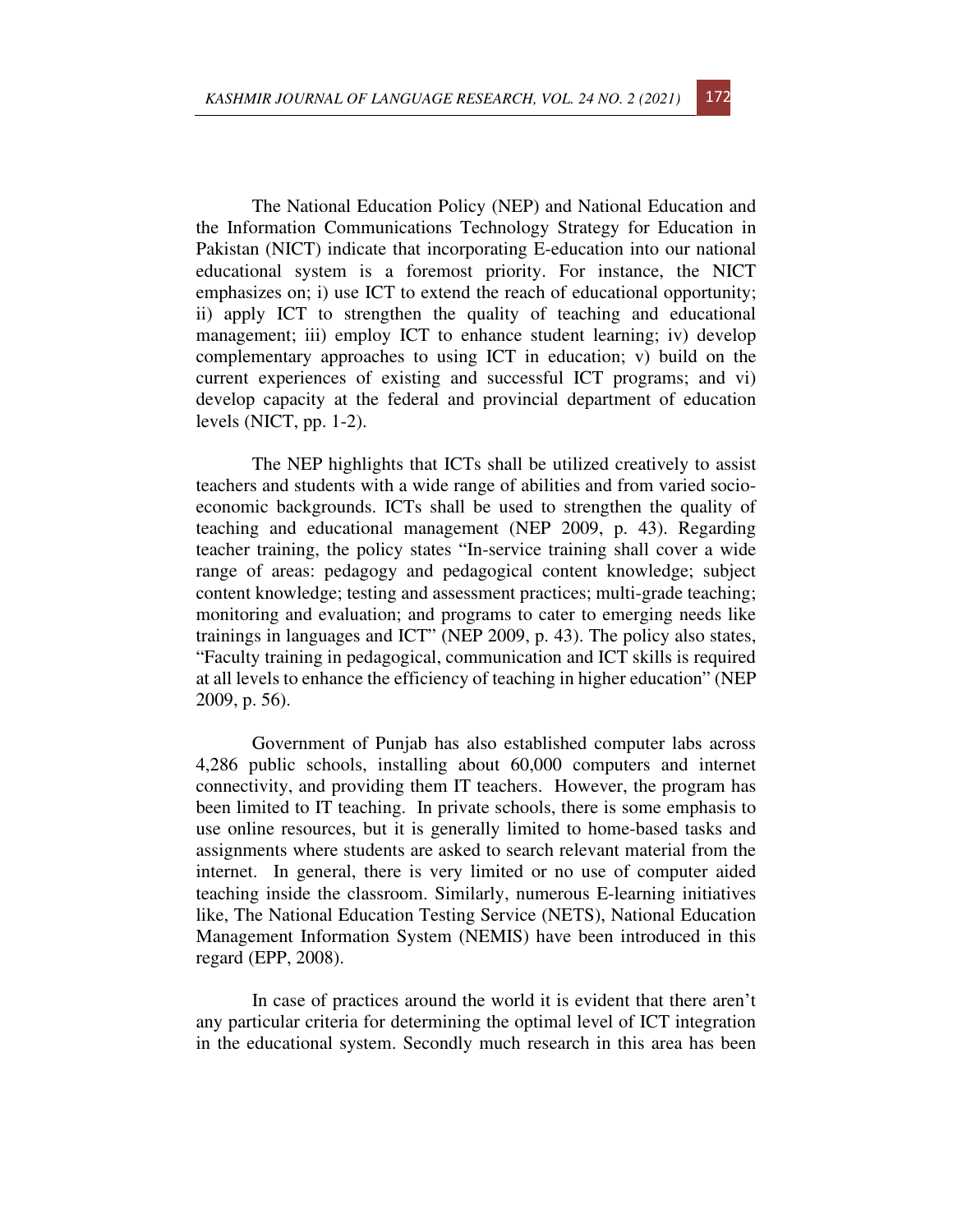done in technologically advanced countries, but little in the developing countries particularly at school level (Iqbal & Ahmed, 2010). This study is an effort to bridge this gap by investigating ICT integration strategies suitable at school level in the context of Pakistan. Technology integration requires change at the level of teachers as well as at the level of administrators. They need to revise their curriculum, pedagogy, and educational tools. However, the success of execution of new technologies into any teaching/learning environment relies a great deal on the level of commitment and involvement of the concerned parties. The process of change also demands change in the management skills. The growth of Elearning systems has presented a unique challenge for both schools and industry (Wang, 2003). E-learning has become an option for organizations that are looking forward for improving the skills and capacity of their employees (Ali & Magalhaes, 2008).

Although organizations are recognizing the potential of E-learning, there are certain factors which can guarantee the success or failure of Elearning. Different researches have pointed out many factors or challenges in implementation of E-learning e.g. technological infrastructure, course content quality, finance support, learners' computing skills, staff training, administrative support and organization's culture which includes having an appropriate management system and an institutional culture which supports an E-learning environment (Miller et al., 2000). Such a system would include the provision of technology infrastructure, technical support and formalization of incentives and expectations (Birch & Sankey 2008). Rewards and appraisal strategies play an important role in establishing a supportive institutional culture, and can be effectively implemented to support innovation development (Miller et al. 2000; Davis & Eales 2007).

## **1.1 Statement of the problem**

Administrative support, capacity building, provision of infrastructure and time constraints are the key factors which play a vital role in successful implementation of E-learning. These factors fall under the category of administrative concerns. Due to this reason, the present study aims at exploring the administration's perspective about the challenges in Implementation of E-learning and the possible steps to cater these challenges.

## **1.2 Objectives**

• To find out the commitment and management skills of administration for launching E-education program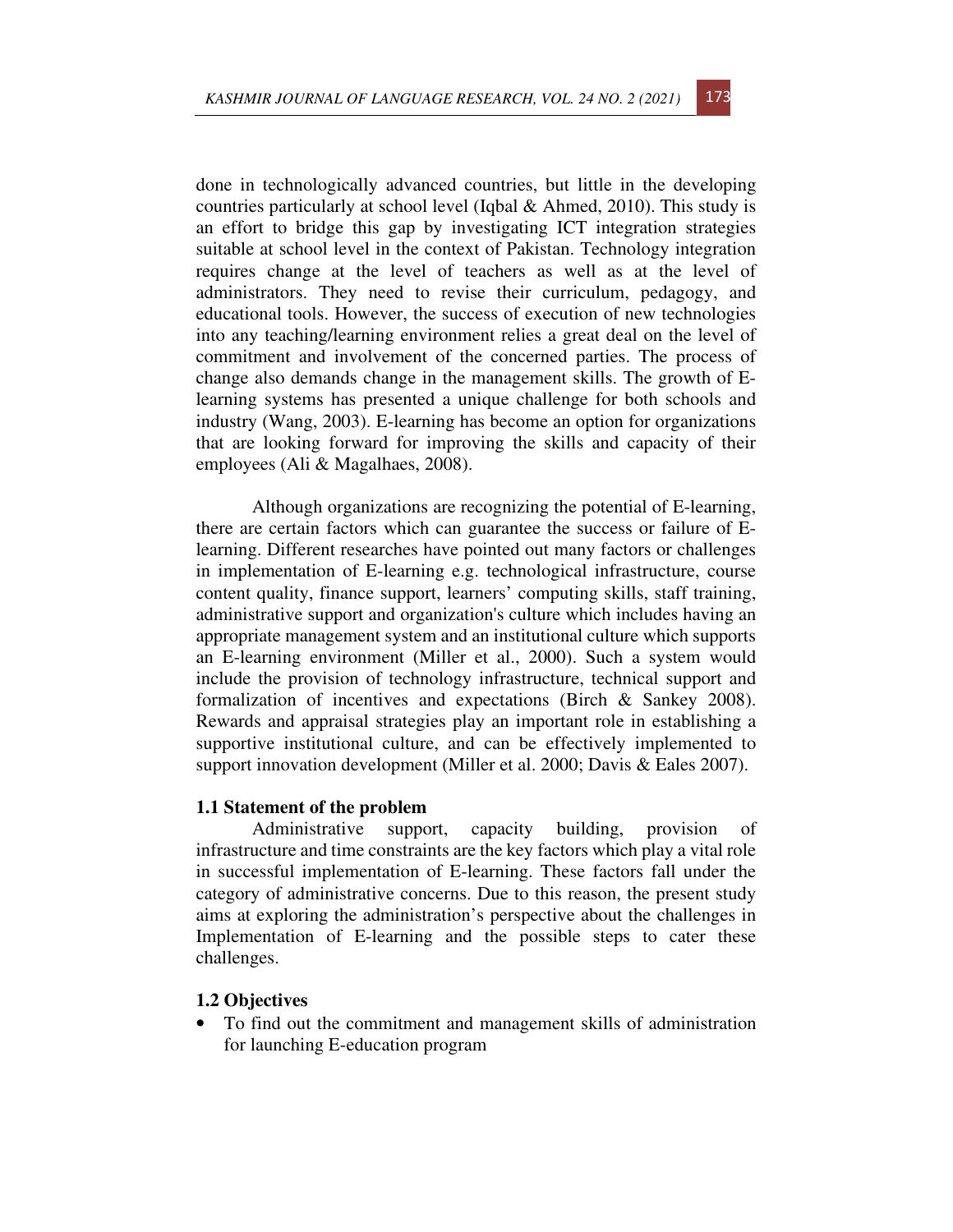- To find out the Challenges/ factors in designing and implementation of E-education in language learning
- To know the interest of administration for involving the stakeholders in the implementation process to cope with the challenges

### **1.3 Research Questions**

- 1. What is the preparedness of administration to implement E-education program in the context of their self-evaluation of ICT skills and management skills?
- 2. How far the language teachers are ready to integrate ICTs in the context of their current use of computer technology?
- 3. What are the factors that can influence the design and implementation of E-education program?

## **2. Literature Review**

### **2.1 E-teaching**

According to Nakajima (2006), E-teaching is considered a system which is designed to improve the performance, self-regulation and motivation of a teacher. Its design is aimed at supporting teachers to teach effectively in an E-teaching environment. The integration of ICTs and tools in the teaching pedagogy helps teachers to increase their efficiency and organization of work. In a study during European School-net Project, an overwhelming majority of teachers were of the view that E-teaching increases the efficiency of teachers and develops the culture of collaboration (Balanskat et al., 2006).

## **2.2 E-teaching in Language Learning**

Computer assisted language learning (CALL) plays a crucial role in effective language learning. Beatty (2003) defines CALL as "any process in which a learner uses a computer and, as a result, improves his or her language". CALL has been widely used in the field of foreign language learning/ teaching. The research indicates that CALL can contribute a lot in the field of foreign language teaching in case it is adaptive, focused and learner-centered. Otherwise, it would start serving technology instead of harnessing it (Bangs & Cantos, 2004). The emergence of CALL falls back in 1960s. CALL has developed gradually and its development can be categorized into three phases i.e. behavioristic CALL, communicative CALL and integrative CALL (Warschauer & Healey, 1998).

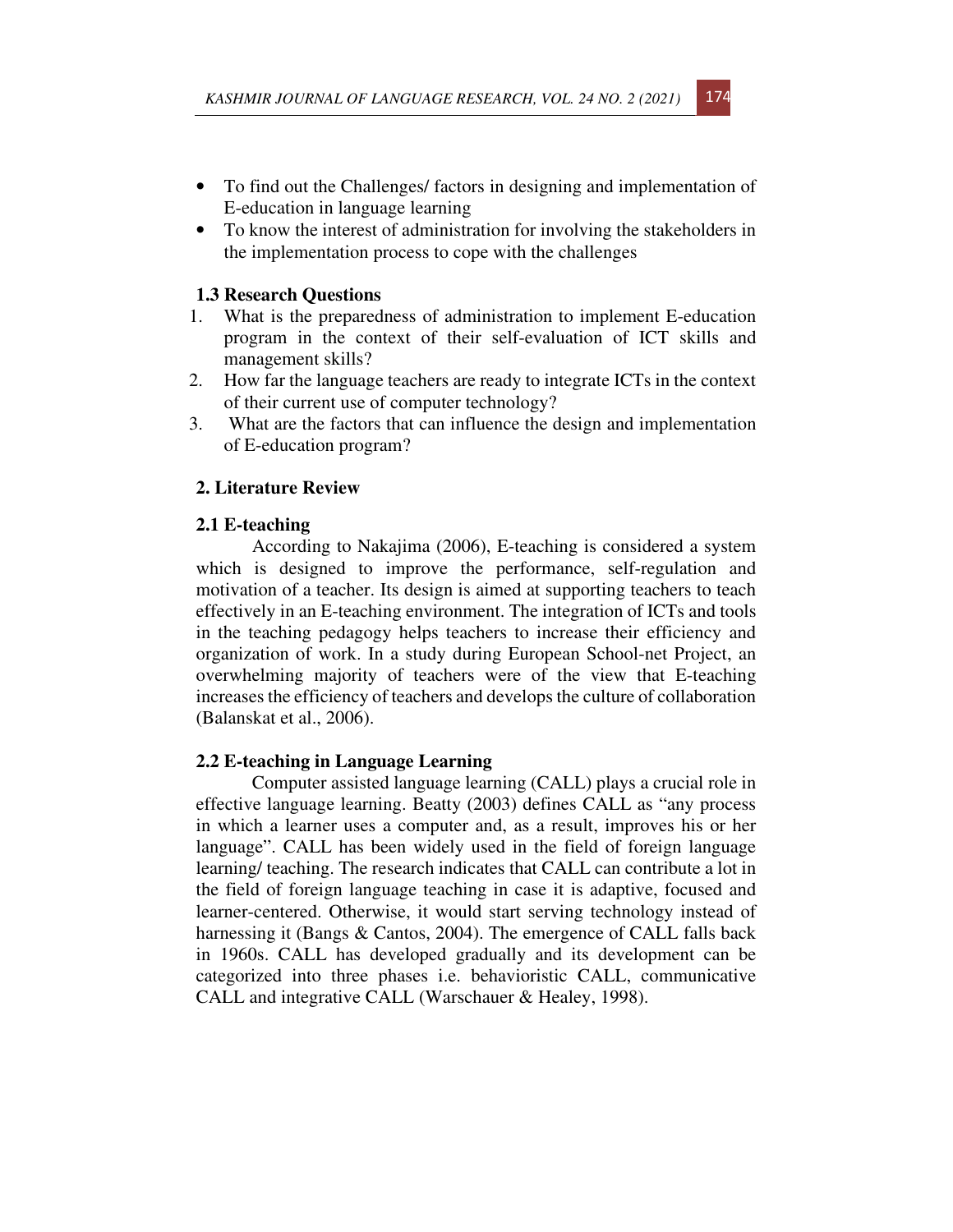### **2.3 Factors that influence the implementation of CALL**

A number of studies (Lam, 2000; Shin & Son, 2007; Yildirim, 2000) highlight that capacity building, provision of the infrastructure (computer and internet facilities) and the attitudes of language teachers towards computers are main factors for the successful implementation of CALL in the classroom. Bangs (2004) says that an appropriate design for technology program is required to ensure the success of CALL and along with it; teacher training is essential. Similarly, Salehi (2012) conducted a research to find out the factors that hinder ICT integration in language teaching and the results highlight that lack of technical support and unavailability of regular internet connectivity at schools are the main causes that prevent teachers to use ICT in the classroom.

Personal attributes such as qualification, age, gender, experience, ICT competence and attitude towards technology can influence the adoption of technology. Rahimi (2011) investigated the effect of EFL teachers' characteristics in ICT use in English classes. The results indicated that technology was used by them for the purpose of teaching oral skills mostly. As far as the correlation of teachers' attributes and ICT use is concerned, there was an inverse correlation between ICT use and teachers' age, experience, and computer anxiety. However, ICT usage was not related to attitude and gender.

#### **2.4 E-Teaching in Pakistani Context**

According to (Siddique & Khalid, 2017), E-Teaching system in Pakistan lacks proper infrastructure. The main factors which serve as core barrier in the implementation of an E-teaching set up include lack of awareness, traditional teaching pedagogies and weaknesses related to the curriculum. Similarly, it needs funding in order to provide state of art labs, computers, and other electronic gadgets which are not easily accessible to the majority of the Pakistani population (Iqbal & Ahmed, 2010).

Qureshi et al. (2012) mention that the cost of software application at the institutional level is a big concern for the administrations as it is not pocket friendly for them. Similarly, the provision of skilled staff is another important issue as the majority of the teaching staff isn't much familiar with the latest technological tools. Zafar (2014), says that the successful integration of ICT into the classroom cannot be possible until the teachers are not familiar with its effective use. Therefore, proper teaching trainings and refreshers courses are important in this regard.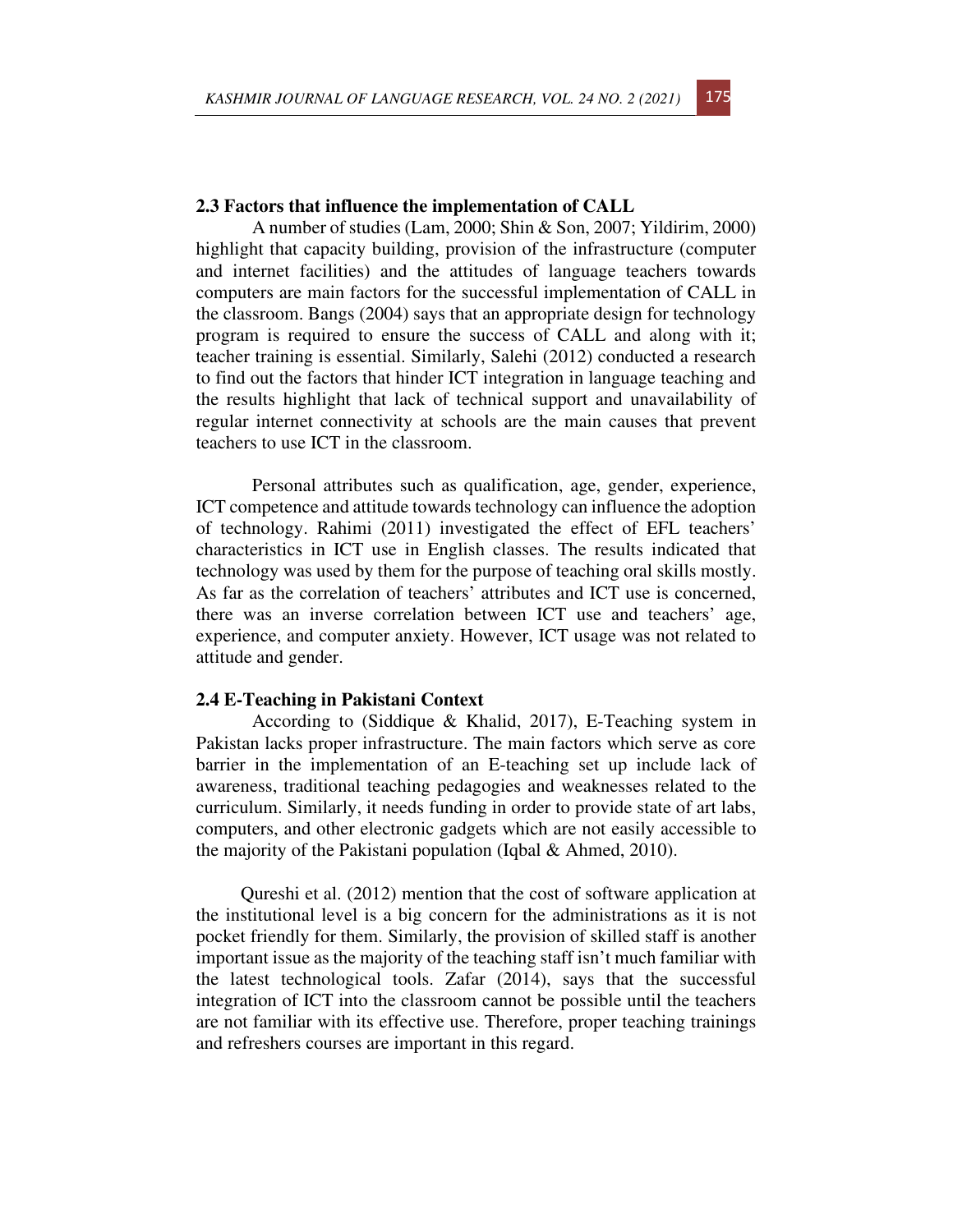## **2.5 Role of management in designing and implementation of an Elearning Program**

Rosenberg (2001), says that management plays a vital role in implementation of E-learning or computer assisted learning. The implementation of new learning technique will not occur and develop successfully without the extensive work of managers and team leaders. The study emphasizes on a E-supportive institutional culture (Miller et al. 2000; Davis & Eales 2007; Bates, Manuel & Oppenheim 2007). Such a system would include the provision of technology infrastructure, technical support and formalization of incentives and expectations (Zellweger, 2007; Birch & Sankey, 2008). Following factors play an important role in order to influence the role of management in effective implementing of E-learning:

#### **2.5.1 Institutional readiness**

According to Rosenberg (2001), institutional readiness is a significant factor for the success and efficacy of E-learning program. For the realistic adoption of E-learning tools and techniques, management must invest in infrastructure as well as in software for ensuring the sustainability of E-learning program (Davis, 2008). The implementation of E-learning in some organizations has lead to failure due to lack of managerial readiness i.e. they utilized the latest E-learning tools without their management grasping the strategic and operational implications of those tools (Ali & Magalhaes, 2008).

#### **2.5.2 Setting up an appropriate culture**

Organizational culture also affects the success or failure of an innovative E-learning program. As Bates et al. (2007) quote Denning (2004): "In a culture of innovation, people will have a habit of constantly looking for ways to improve things". Organizational culture can be seen as the "values and beliefs shared by personnel in an organization" (Martins & Terblanche, 2003). These beliefs then are translated into common practices and mutual understanding of individuals. Martins & Terblanche (2003) state that: "Organizations use different resources and processes to guide behavior and change". This emphasizes that there is a direct relationship between the pervading culture of an organization and the degree of acceptance of an innovative technology program.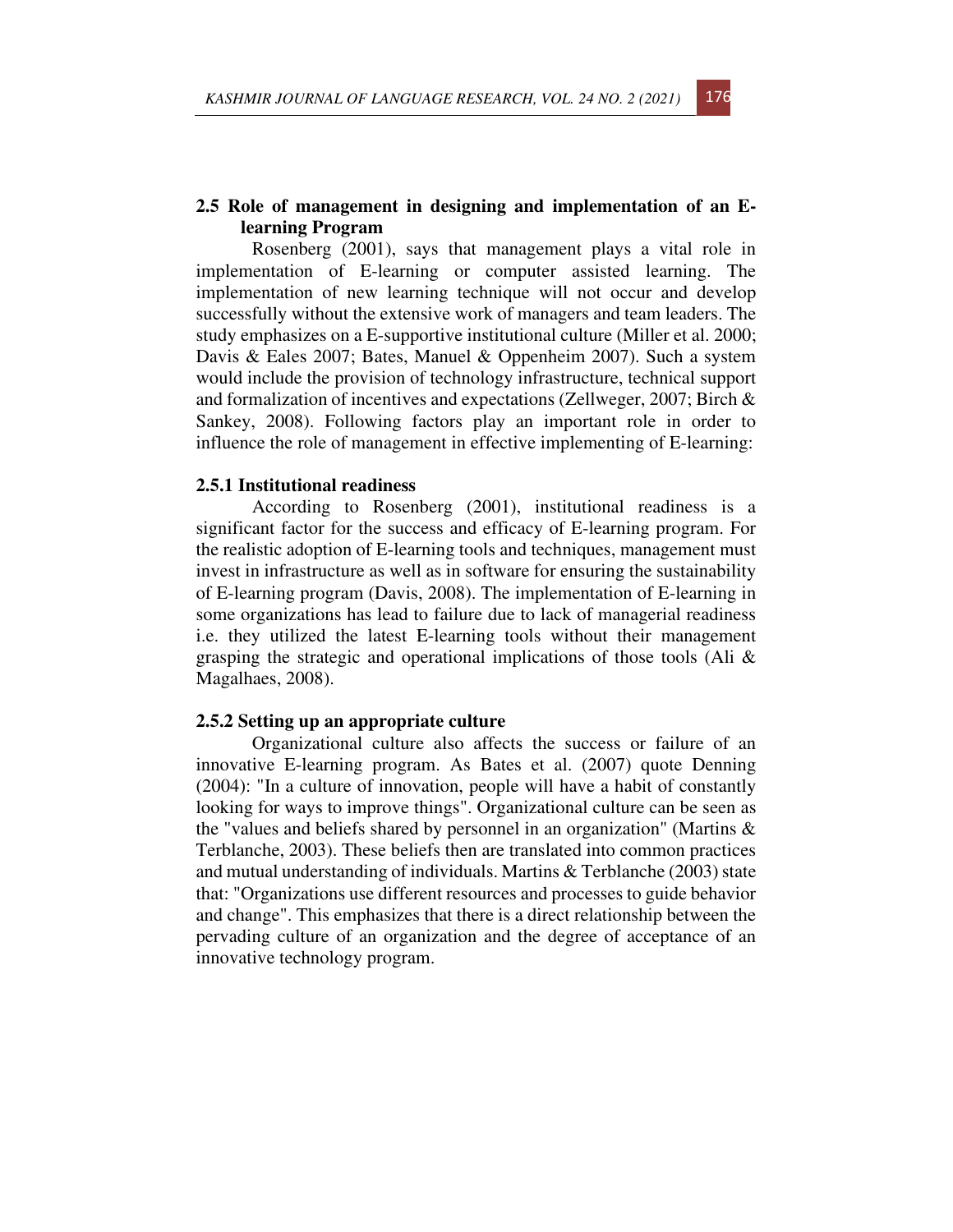## **2.5.3 Provision of administrative support (training for technology integration)**

Administrative support (which mainly includes the essential infrastructure and resources) is required for the successful adoption and integration of ICT. Birch & Sankey (2008) say that effective integration requires training in both the usage as well as integration of technology into the curriculum. Moreover, faculty needs to have a vivid idea of what technical assistance can provide with, as well as they need to have access to the support structures during each step of the adoption process (Zellweger, 2007). Studies have shown that where an organization fails to provide specialized technical support, the adoption and integration of ICT by the academic faculty is severely hampered (Chizmar & Williams, 2001; Lee, 2001).

As far as teacher training is concerned, UNESCO is working on a grand project for teacher training programs on technology and professional development; different countries from Asia and the Pacific are part of it. The project provides a guideline for administrators / managers to arrange teacher training programs for education. Emerging countries have focused on basic training and computer literacy whereas training programs that go beyond the basics and deal with integration of technology into pedagogy. Many training programs sponsored by Intel, IBM, Coca- Cola and World Links are investing on online telecollaboration and networking as well as classroom management ('Teacher Training on ICT Use in Education in Asia and the Pacific' UNESCO Bangkok 2003).

In this regard, UNESCO ICT competency standard framework for teachers has been adopted to build capacity in two schools of India. Verma presents in his paper an intensive study undertaken in two SSA (Sarva Shiksha Abhiyan, a government of India initiative and Intel Initiatives) supported schools in Tamil Nadu. The goal of the paper was to investigate whether innovative ICT integrated Education results in enhanced learning for students. The results of the study suggested that there were positive growth trends in knowledge deepening and creation in both the cases. For the purpose of capacity building, training was provided to all the teachers in schools run by the government of Tamil Nadu and covered under the SSA and Intel Teach program. Teachers were given training on the Intel Teach Curriculum to enable them to incorporate technology into the curriculum which in turn would pave the way for knowledge deepening and knowledge creation. The paper concludes by saying that the success of ICT based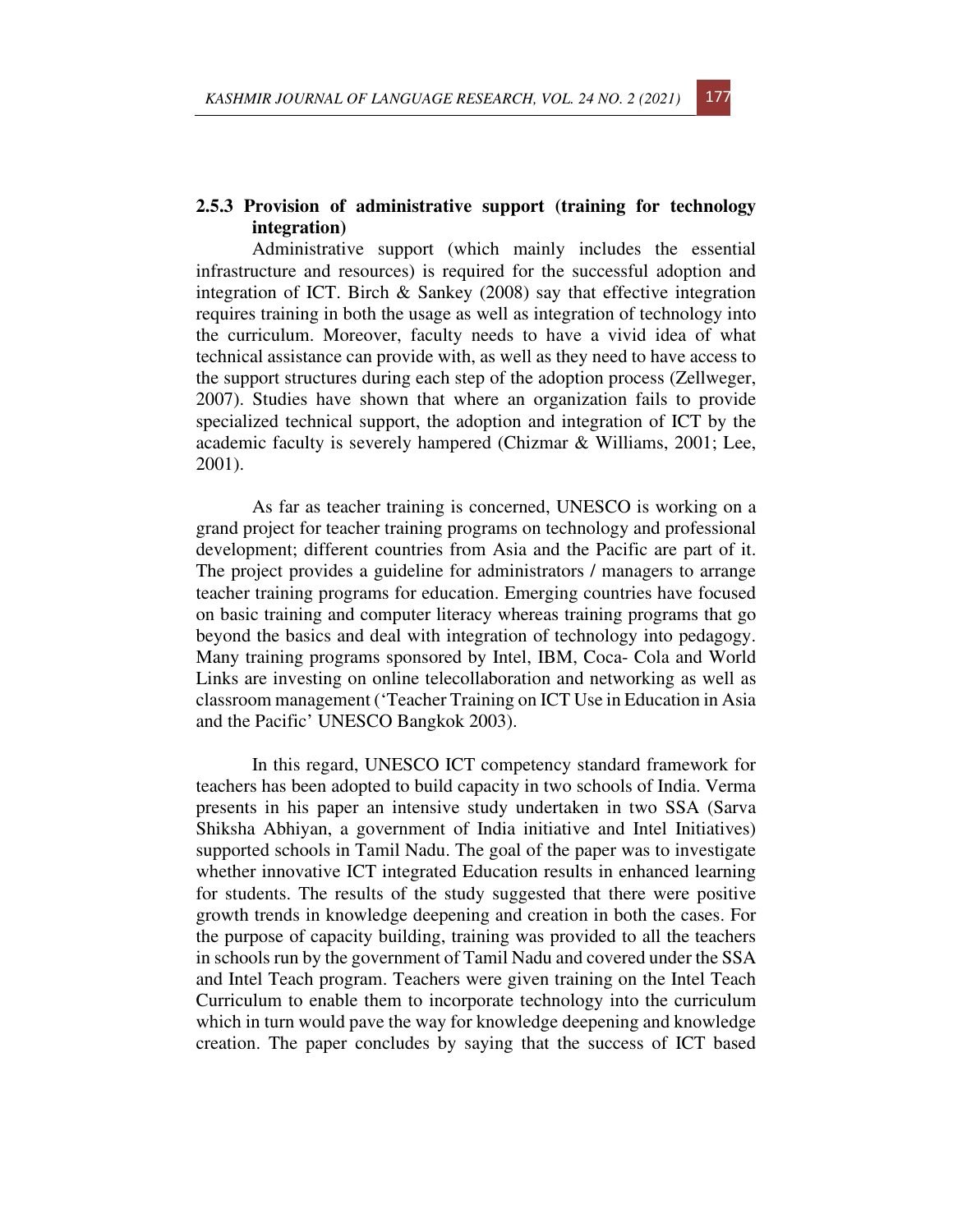innovations is directly related to the successful integration of ICT tools into the already existing educational system and teachers play a pivotal role in creating ICT based learning environments.

### **2.5.4 Provision of time**

Faculty should be provided enough time to manage the increased workload in case of new technology integration. Lack of time is a major barrier in the adoption and integration of ICT as innovative technology integration has a direct impact on faculty workloads (Bates, Manuel & Oppenheim 2007; Zellweger, 2007). Zellweger (2007) proposes an adoption cycle (see Figure 1) to help technology adoption for teaching. The faculty behavior makes the center of the model (depicted in form of a circuit and is in bold), which is influenced by external factors (which are italicized). The time faculty spends in technology integration makes the foundation of this model. As time is a limited resource and faculty attention is drawn by many other activities, time commitment demonstrates the priority assigned to an activity, as he quotes a Tufts faculty member: "At the end of the day, since in my mind the most important factor is time, investment has to reflect the fact that people's time is being recognized".

## **2.5.5 Provision of incentives**

The priority faculty assigns to teaching will increase when the incentive to improve teaching increases. Incentives are needed if faculty is expected to place value on teaching and experimenting with technology. Miller et al. (2000) quotes (Austin & Baldwin, 1991) that "in order to create incentives, restructuring of reward systems is essential since faculty will likely place increased importance upon the things that are rewarded". Generally speaking, the reward structure of most institutions not only fails to recognize innovative teaching, but it also fails to recognize effective teaching in any form. This foremost barrier is, simply, the lack of sufficient institutional recognition and reward of those who improve teaching and learning by infusing technology. Such changes will require visionary leadership and real partnerships between administration and faculty.

#### **2.6 Research Gap**

This research is identifying the factors which are hurdle in the effectiveness of implementing E-teaching in Pakistani education system particularly at school levels. It is very important to upgrade schools in terms of the technological infrastructure. Therefore, it aims to build up an efficient and strong IT system from the management's side which could be helpful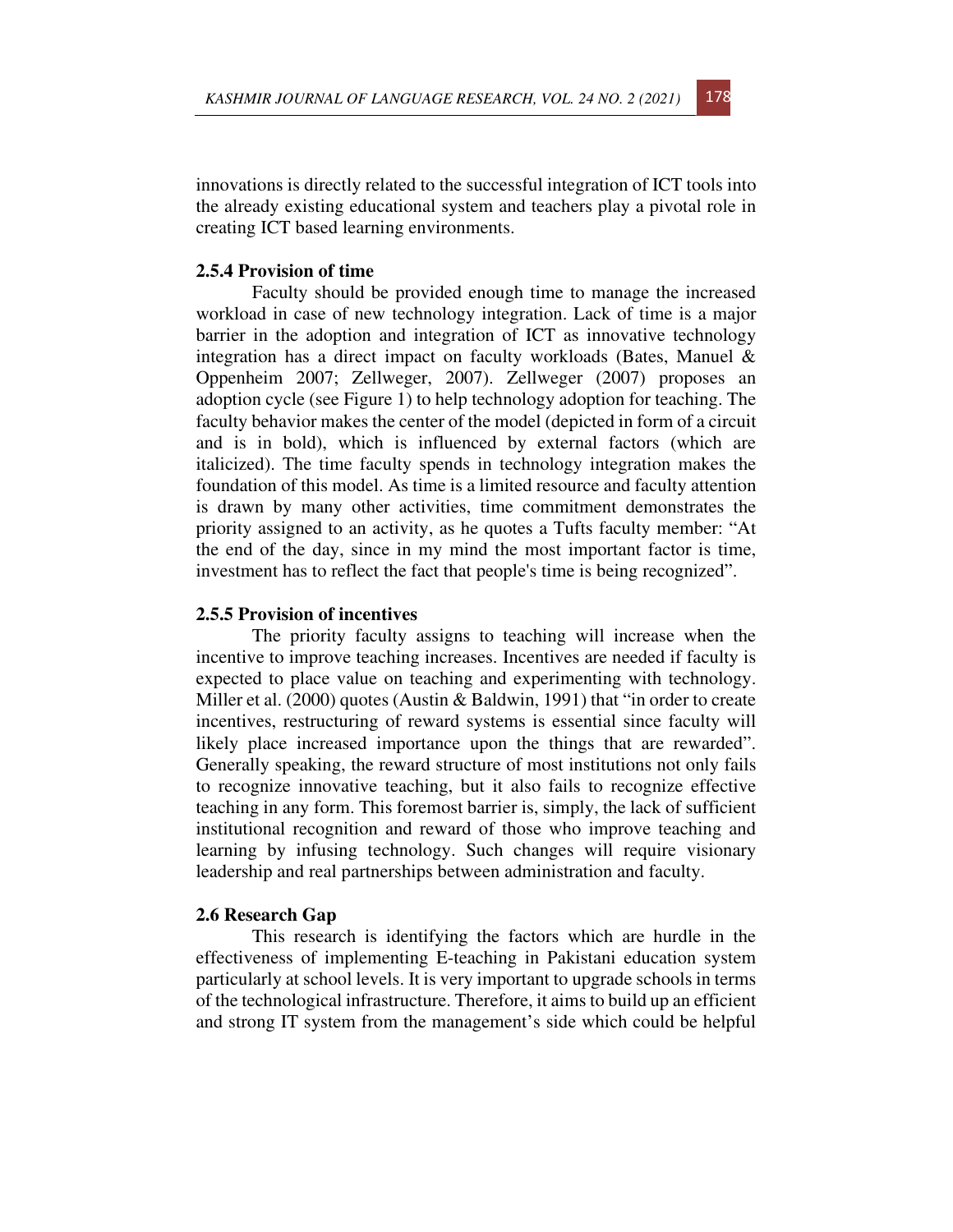

in teachers' trainings, and could provide sufficient time to learn new technological pedagogies so that they could utilize their potential.

## **3. Methodology**

E-learning initiatives require considerable commitment and support from management for their implication and sustainability. For this purpose, E-readiness of top management and a long-term dedication to sustain, foster, and monitor strategic change is required. In order to know the preparedness and readiness, data was collected from the management and teachers of a well-recognized private school. The school was chosen on the criteria that it was most ready to integrate technology in the curriculum and showed readiness for the implementation of E-learning in all subjects and language subjects particularly. Moreover, the management and the teachers of the school were already using computers for managerial tasks and in the classrooms respectively. Hence, they were in a better condition to give their opinion on what should be the design and process of E-learning program.

#### **3.1 Sample**

The target population was the management of a well-recognized Senior Cambridge private school network of Lahore. A sample of 30 participants was selected by using simple random sampling. The sample consisted of thirty members of the management consisting of headmasters of higher secondary, secondary and primary level. It was evident from the data that Out of 30 respondents, there were 24 males and six females i.e. male gender outnumbered female gender. Majority of them were among the age of 41 to 50, three and four respondents were among the age of 31 to 40 and 51 to 60 respectively and only one was above 61. As far as their experience is concerned, it was noticed that majority of the respondents i.e. 14 have more than 20 years experience. Almost 10 of them hold 13 to 20 years experience. Only 4 and 2 respondent possess experience which ranges between 8 to 13 years and 3 to 8 years respectively. The participants were familiar with the use of ICT since most of them used the Internet for the purposes of gathering information, sending email and working on social networking. It implies that this computer knowledge can help management in realizing the needs and challenges faced by teachers to develop professional skills required for the implementation of E-learning in language classrooms.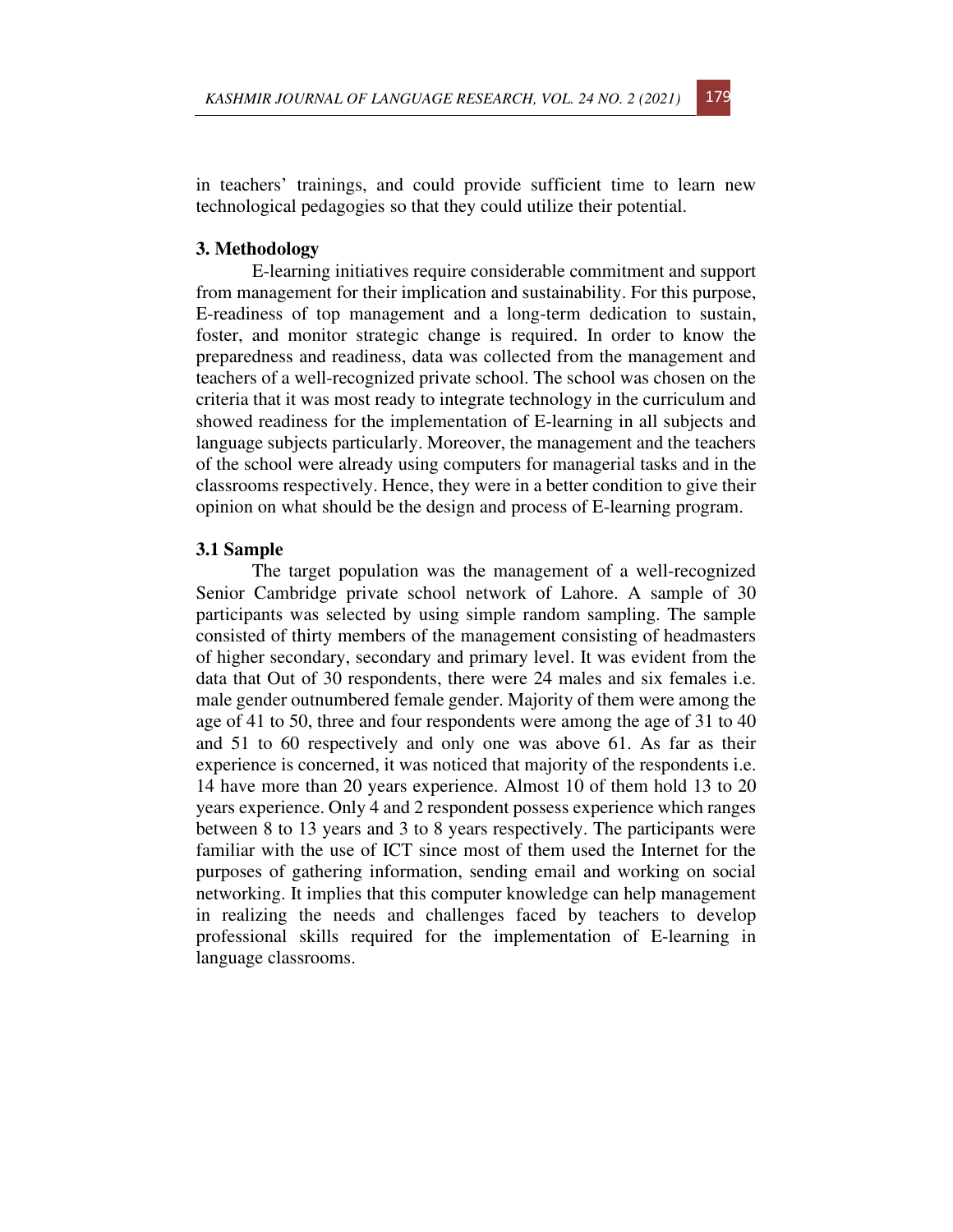| <b>Measures</b>   | <b>Frequency</b> | <b>Percentage</b> |  |  |
|-------------------|------------------|-------------------|--|--|
| <b>Gender</b>     |                  |                   |  |  |
| Male              | 24               | 80                |  |  |
| Female            | 6                | 20                |  |  |
| Age               |                  |                   |  |  |
| $20 - 30$         | 0                | 0                 |  |  |
| $31 - 40$         | 6                | 20                |  |  |
| $41 - 50$         | 14               | 47                |  |  |
| 51-60             | 8                | 27                |  |  |
| 61 and above      | $\overline{2}$   | 6                 |  |  |
| <b>Experience</b> |                  |                   |  |  |
| $0-3$ years       | 2                | 0                 |  |  |
| 3-8 years         | 4                | 6                 |  |  |
| 9-19 years        | 10               | 13                |  |  |
| 20 years and      | 14               | 34                |  |  |
| above             |                  |                   |  |  |

|                 |                  | Table 3.1: Demographic details of the respondents |
|-----------------|------------------|---------------------------------------------------|
| <b>Measures</b> | <b>Frequency</b> | Percentage                                        |

#### **3.2 Data collection tools**

In order to collect data from the participants, three tools were used; a questionnaire, interviews/ meetings with the administrative staff, and qualitative analysis of assessment and planning. The questionnaire used a five-point Likert scale extending from 5 (very high or strongly agree) to 1 (very low or strongly disagree). The questionnaire consisted of demographics (age, gender, professional and educational background), close-ended responses, and open-ended responses (See Appendix). It consisted of a number of sub-themes that investigated managements' perceptions of their technology competencies and usage, factors/ challenges that influence the design and implementation of E-learning program, their possible solutions by involvement of the stakeholders and incentives that motivate teachers to integrate technology. Similarly, in order to determine the content and face validity of the instrument, the questionnaire was examined first by a PhD professor and then by three experts. The questionnaire consisted of five main parts and was designed according to the research objectives. Moreover, the data was also collected in the form of interviews and by qualitative analysis of assessment and planning.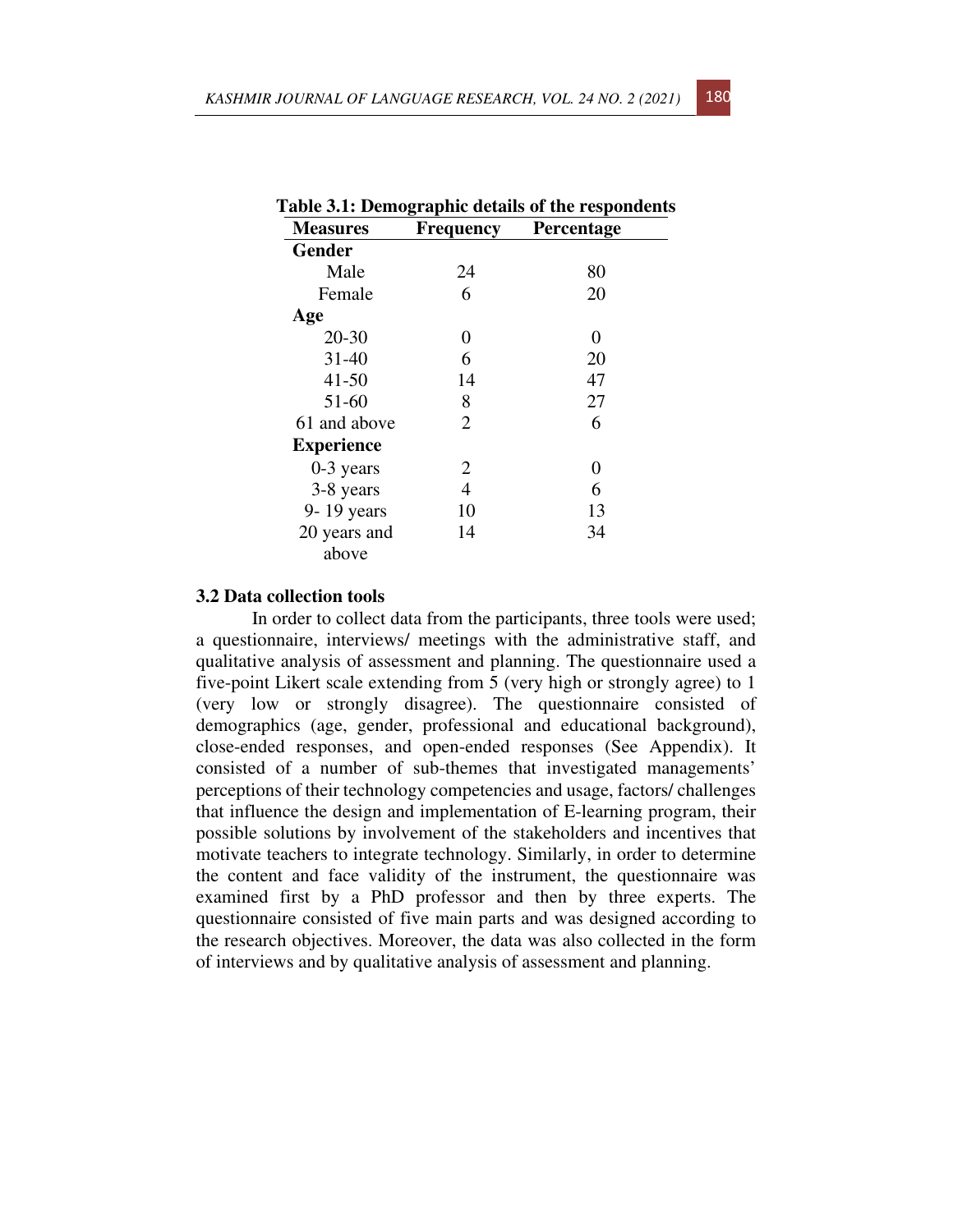### **4. Analysis of Data**

The data from was entered into a MS Excel spreadsheet and was collated. The close ended questions were analyzed using quantitative methods while open-ended responses were analyzed qualitatively.

## **4.1 Preparedness of management in the use of ICTs**

Figure 4.1 clearly illustrates that in response to their personal usage of computer programs, 12 replied that they use MS Word and 9 said that they use MS PowerPoint. However, 6 of the respondents said that they use MS excel on daily basis. There were few respondents who were using these programs on weekly basis. Only 3 said that they sometimes use MS access as well.



**Figure 4.1: Usage of different programs on computer by management** 

Similarly, the data in the figure 4.2 manifests that daily 7 members of the overall sample prefer internet/ web browsing, 9 check their e-mails, and 3 visit social websites like Facebook and Twitter. However, 5, 4, and 7 answered that they use internet weekly for internet/ web browsing, for checking their e-mails, Facebook and for communication purposes respectively.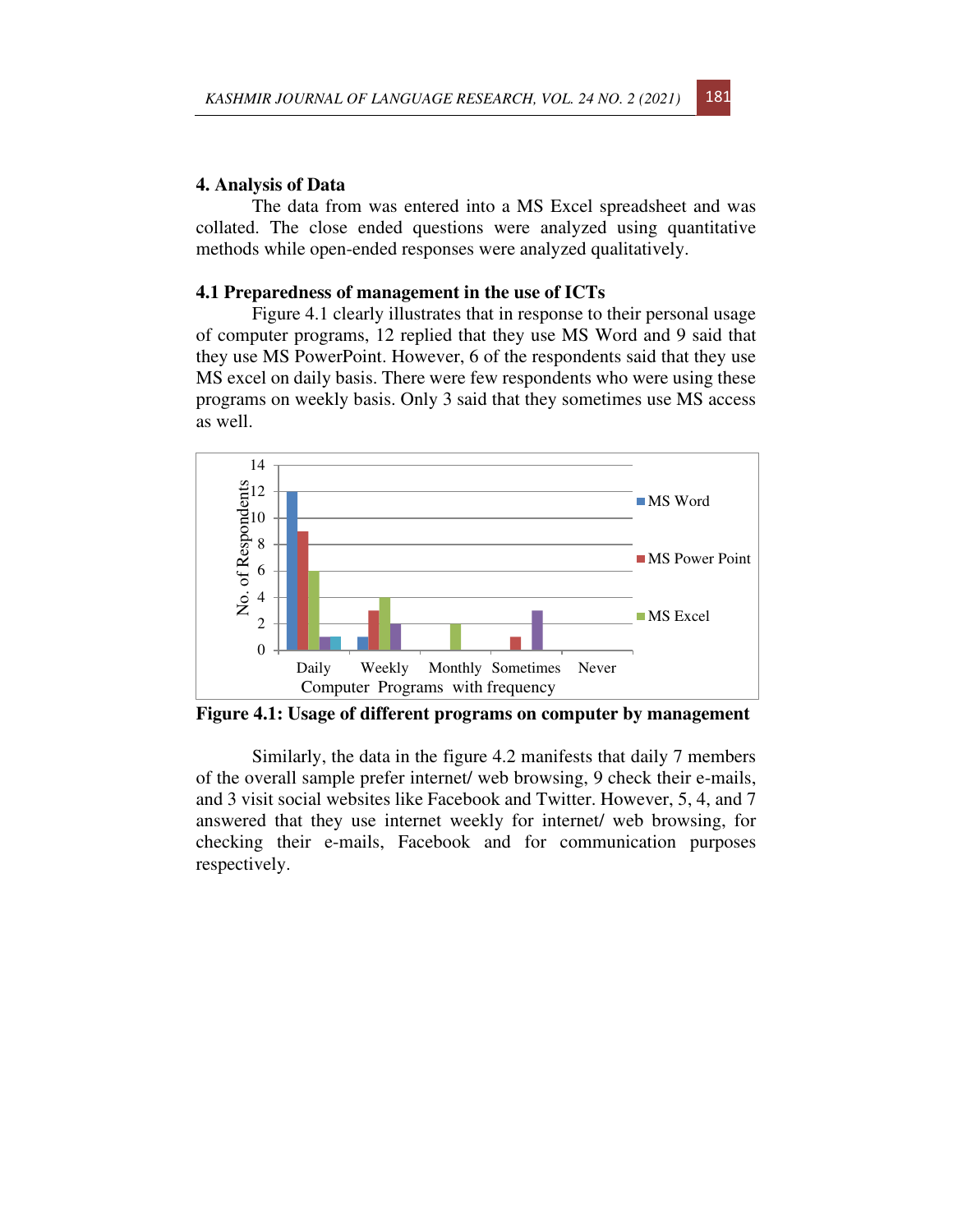

**Figure 4.2: Management's preference of activities using the internet** 

Figure 4.3 manifests that most of the respondents were strongly agreed that E-learning would have a positive impact on teaching and learning process. Some of them agreed that E-learning would also improve course material, overall student performance and education management.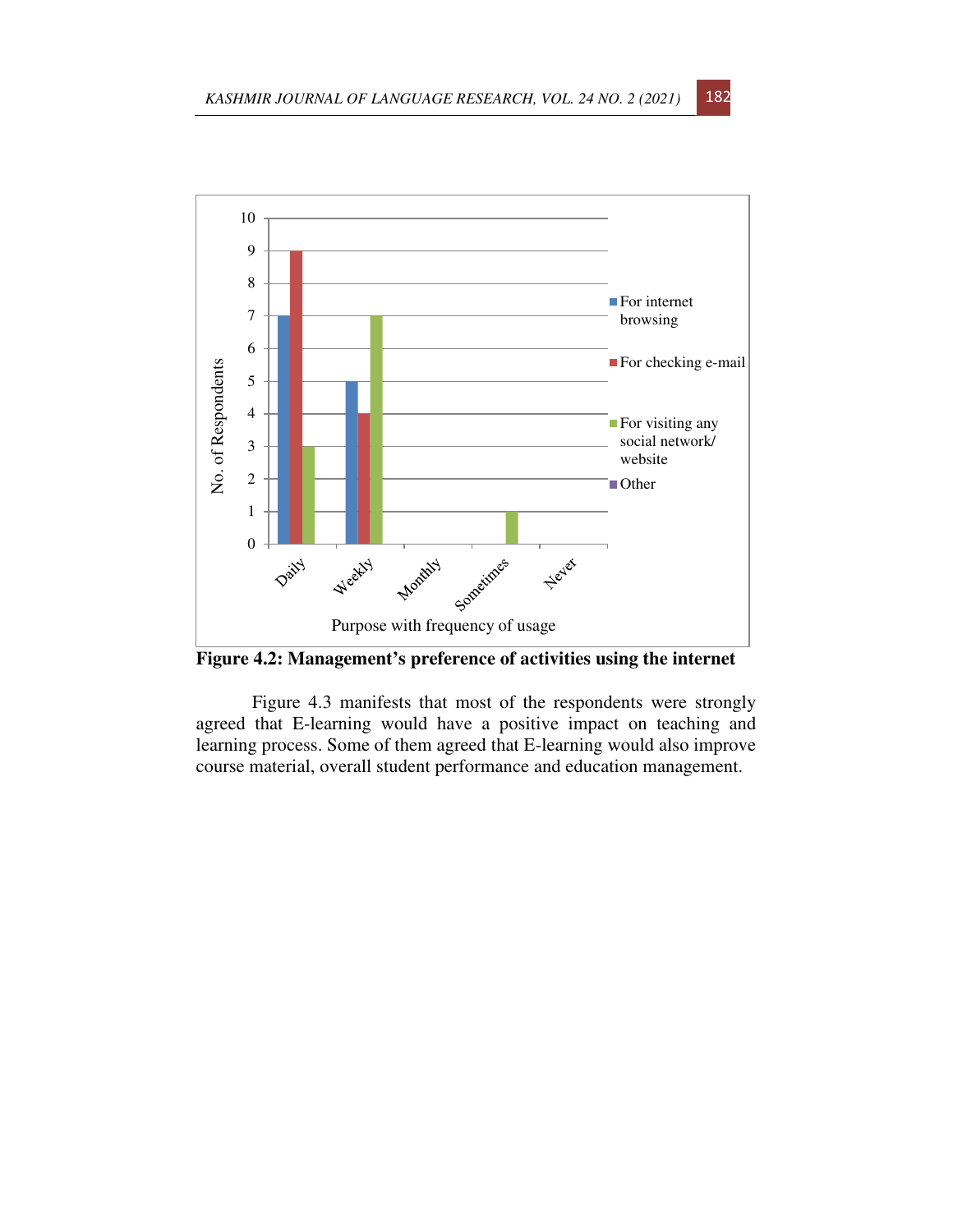

**Figure 4.3: Perceived impact of E-learning** 

# **Factors related to design and implementation of E-education program**

Almost all of the respondents favored the implementation of Elearning. They were of the view that E-learning program initially should be at higher secondary section, then later at secondary section and primary section.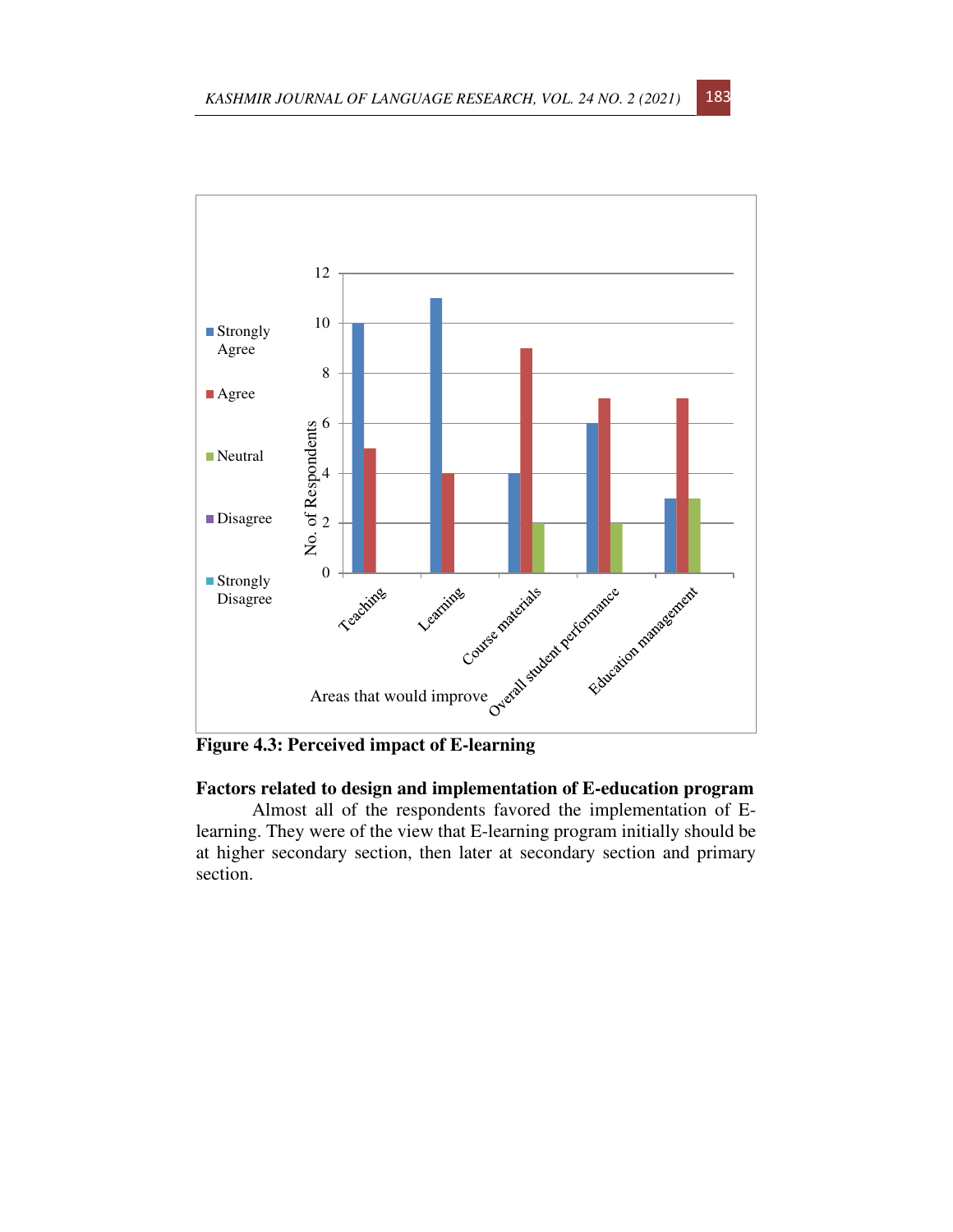

**Figure 4.4: Sequence for the implementation of E-learning program** 

Likewise, figure 4.4 clearly indicates that almost all of the respondents were in favour of the fact that both teachers and students should have formal acess to ICTs in classrooms as well as in labs for teaching and learning process.They were of the view that ICTs shold be used for all subjects including science as well as language subjects.But almost all of them were against the usage of ICTs for interaction outside the classrooms.



**Figure 4.5: View of the management about requirement of E-learning** 

The data in figure 4.5 manifests that almost all of the respondents agree that content should be designed by teachers. As far as development of the content is concerned, 6 were of the view that content should be developed by external party and 5 of them hold the opinion that it should be developed by teachers of school. Only four respondents said that content should be developed by technical staff hired by school for this purpose.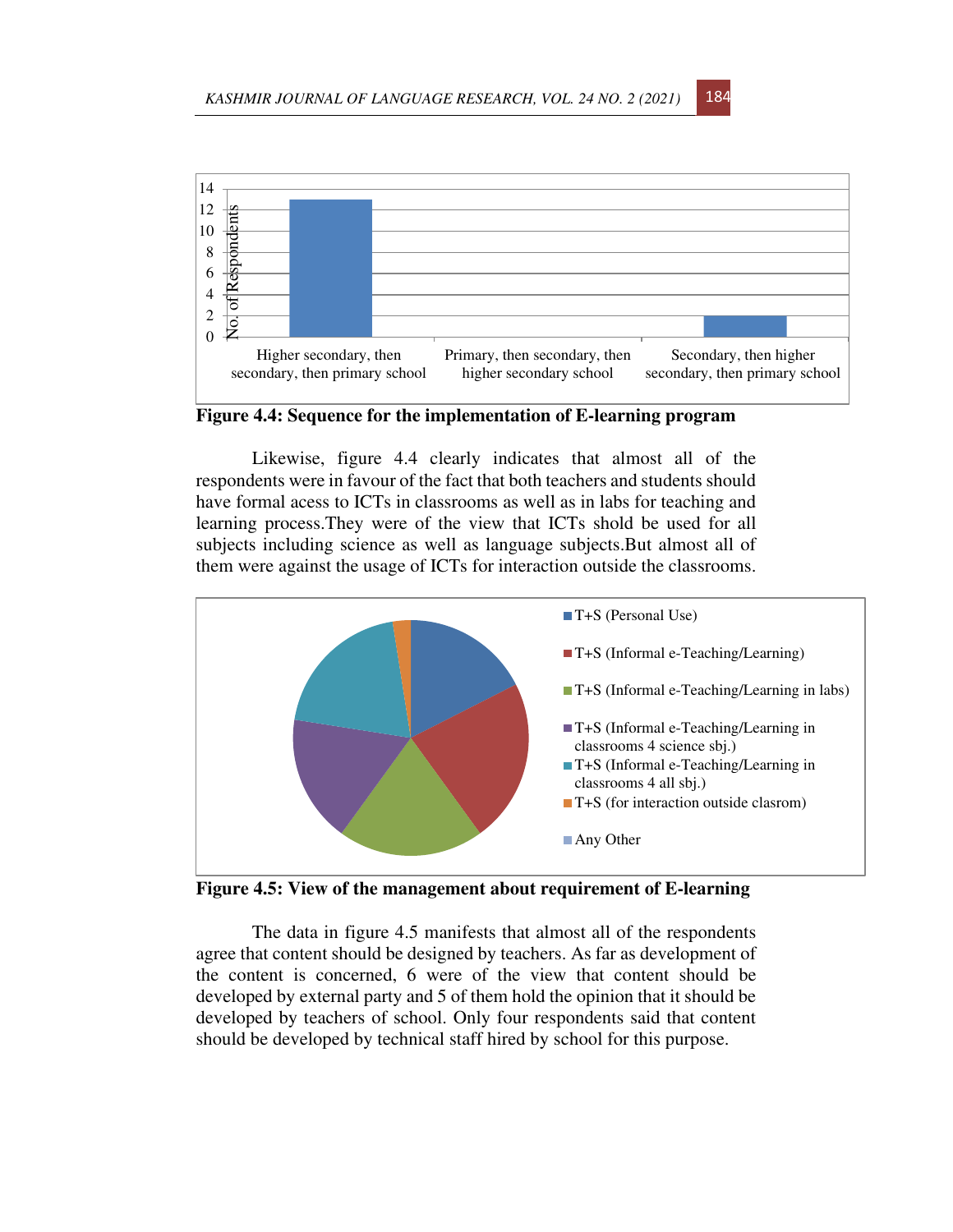

**Figure 4.6: Design and development of content for the purpose of teaching** 

In the figure 4.7 below, most of the respondents agreed that budget should be allocated on content development, teacher training, software, hardware and infrastructure. Rest of them supported that it is significant to allocate budget on impact evaluation and continued teacher training support. No one was in favor of collaboration with other schools.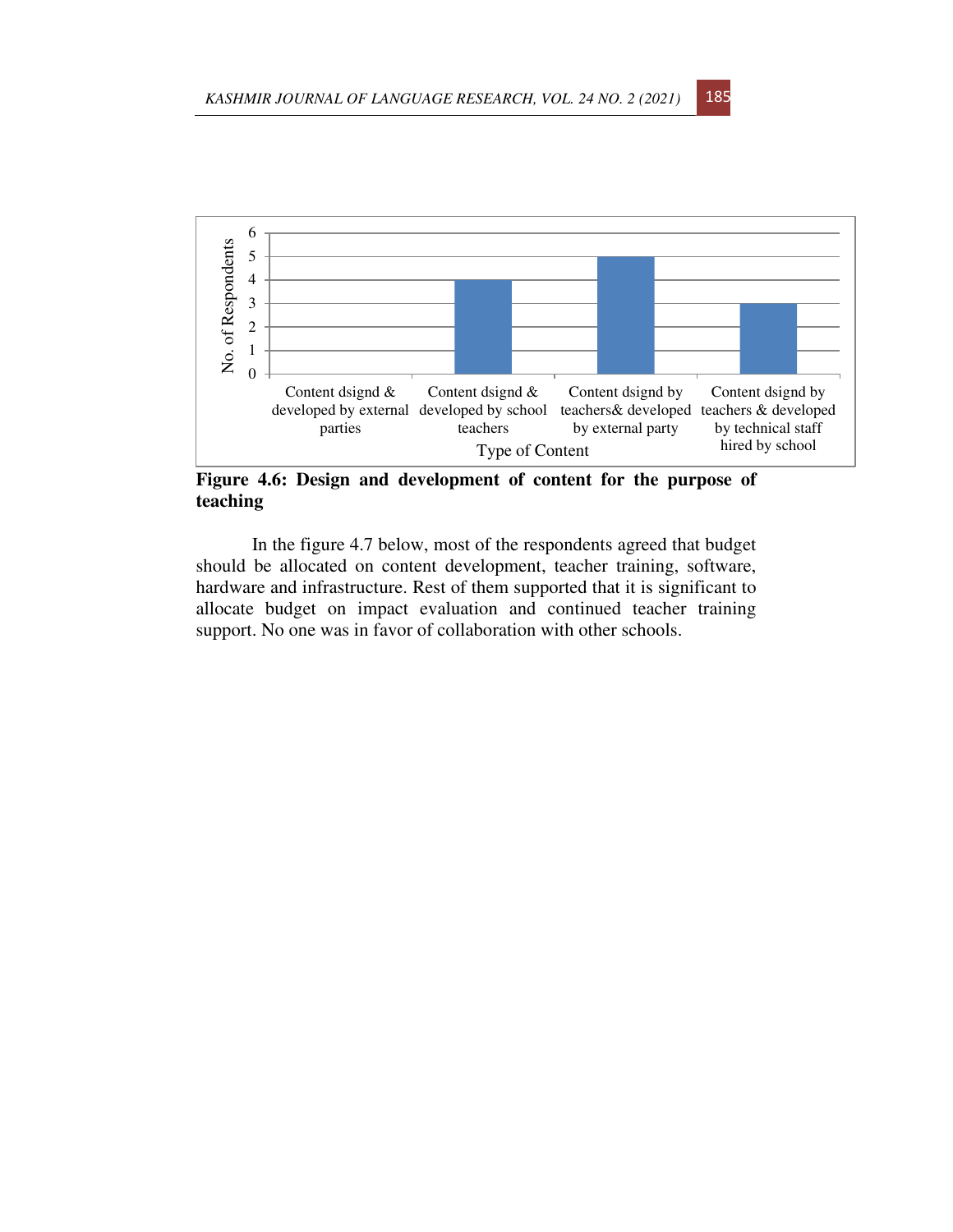

# **Figure 4.7: Allocation of budget**

As far as departmental trainings are concerned, approximately 40 to 60 % said that they have annual training in general management, ICT skills, ICT based education program and curriculum development/ review. Whereas some i.e. 10 and 20% said that they once had training in the above mentioned activities. Only a few i.e. 10 to 20 % said that they have termwise training in these activities while some of the percentage i.e. 20 to 30% said that they never have training in these activities. Interestingly majority i.e. 40 to 60% said that they never have training in general management and monitoring and evaluation (M&E) of E-teaching and E-education program respectively.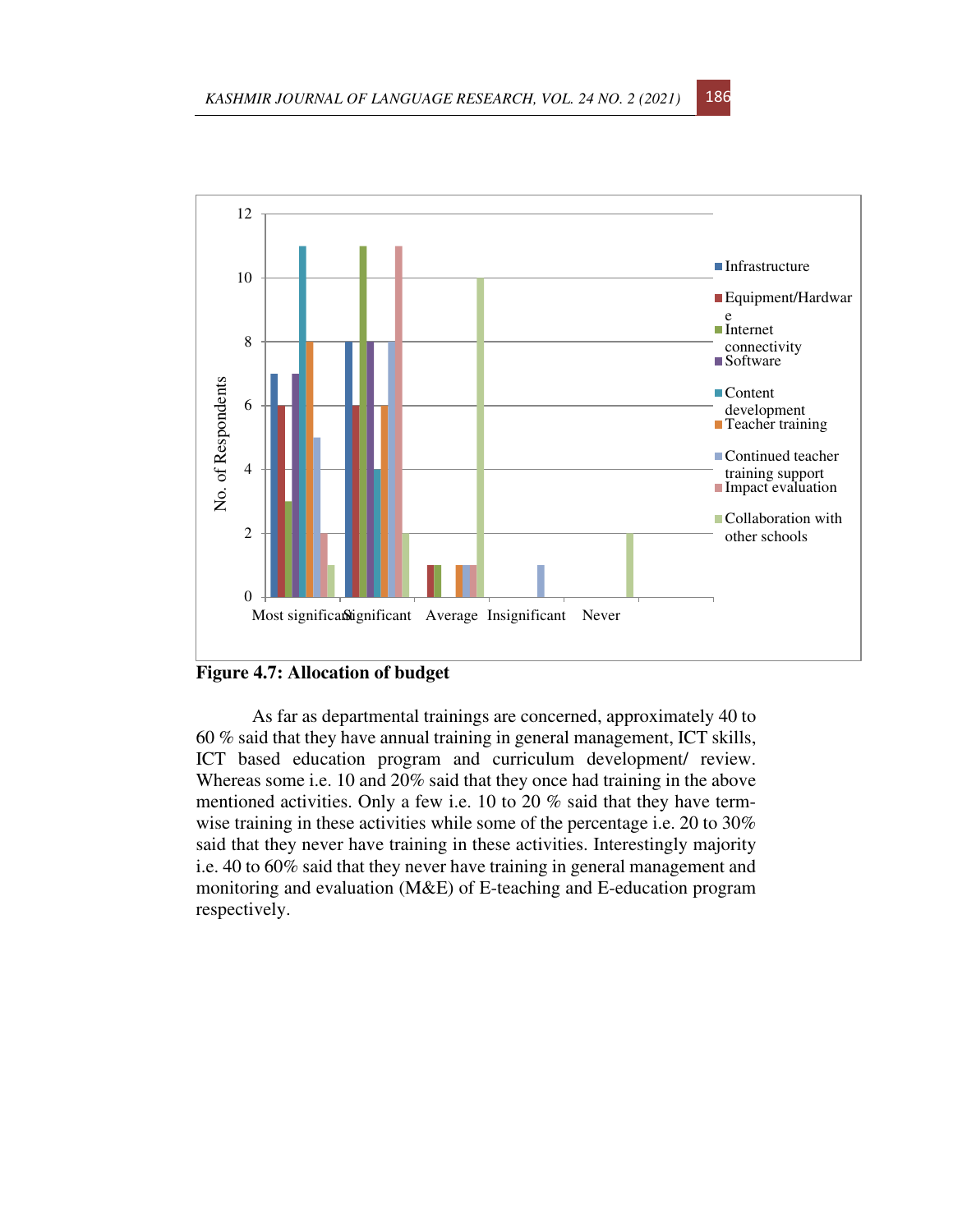

The training level of language teachers depicts that they don't have annual training in general management. 33% said that they have had training on annual basis while 66% said that they never had training in the above-mentioned activities. 30 to 50% of the language teachers said that they never have training in course material development and M&E of Eteaching and E-education program while same percentage of language teachers replied that they have annual training in the aforesaid activities.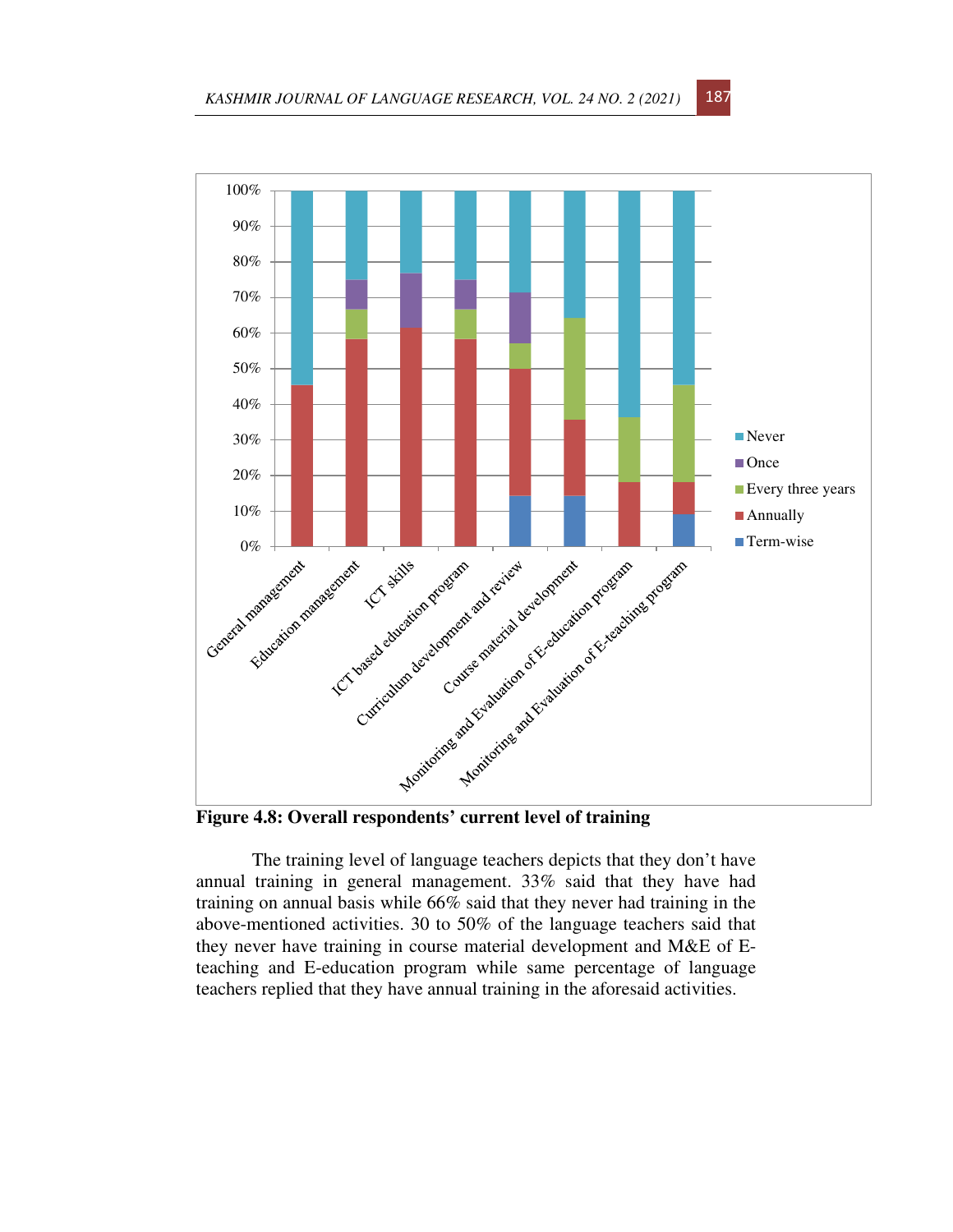

The data in the following figure (4.10) illustrates that majority i.e. 8, 6, 9, 8, 7 and 6 said that there should be annual trainings on basic ICT skills, curriculum development, lesson development, E-content development, E-content integration and assessment of students in Eteaching contexts. Some of them (that is 2 to 4) were of the view that these trainings should be on term-wise basis. However, rests of them were willing to have these trainings every three years.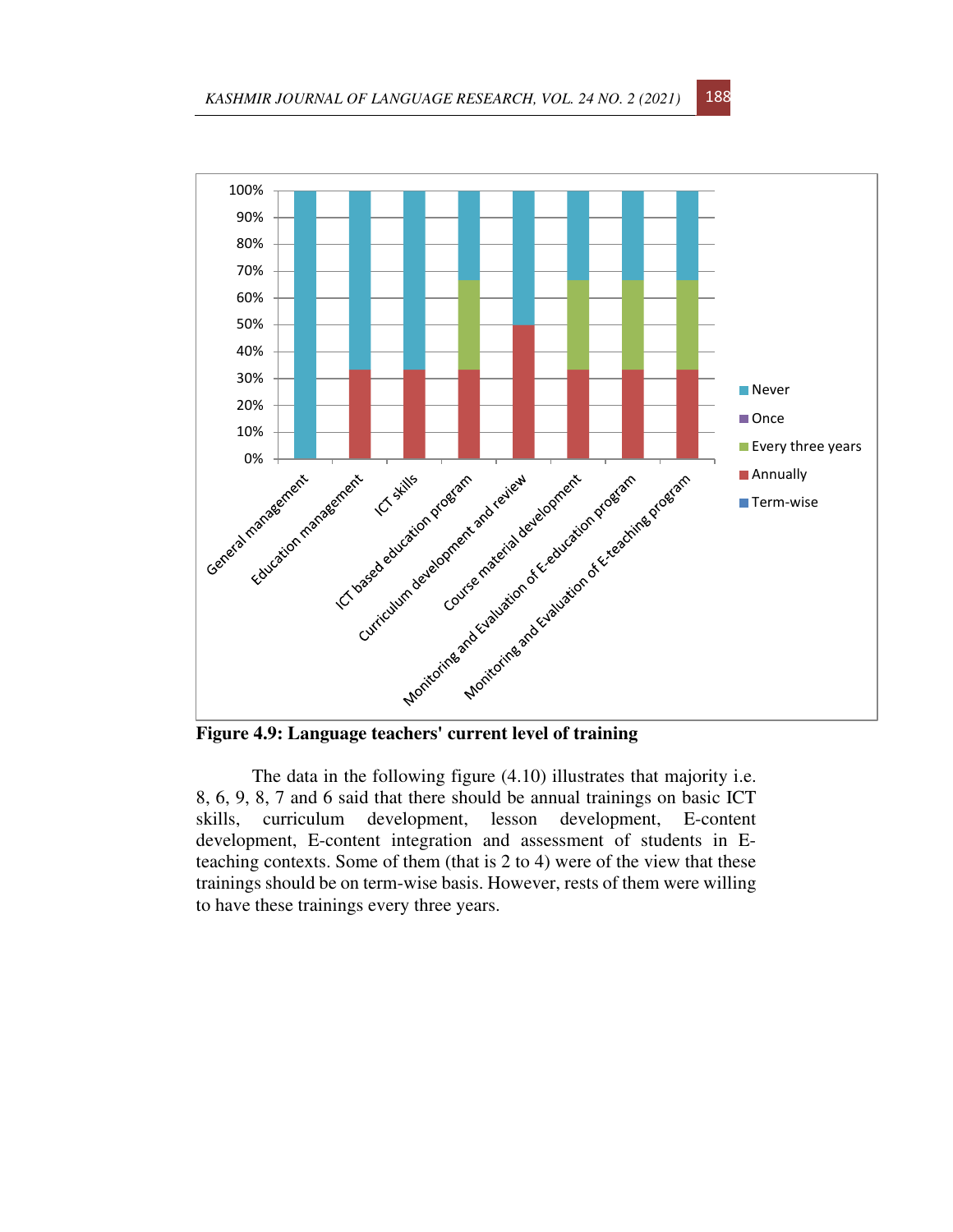

**Figure 4.10: Trainings for the implementation of E-education programs with frequency.** 

Responding to the question about incentives that should be given to teachers for promoting ICT usage, majority i.e. 8, 12, 7 and 9 strongly agreed that there should be excellence certificates, provision of laptops and provision of internet connectivity, best E-teacher award and annual appraisal respectively. Some of them i.e.2 to 3 were agreed upon providing these incentives to teachers. Only a few i.e. 1 to 2 were neutral about providing these incentives.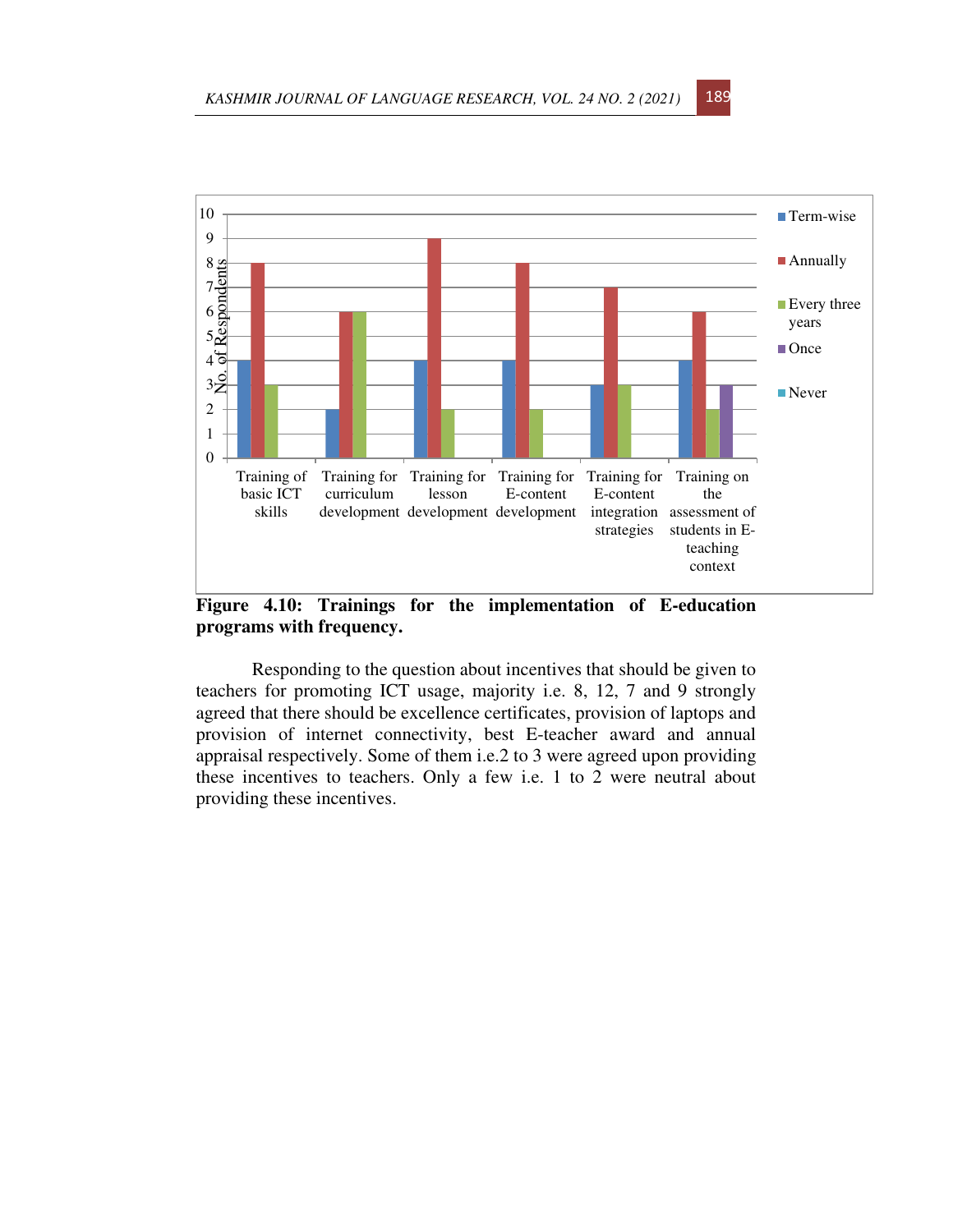

**Figure 4.11: Incentives to promote usage of ICT** 

It is evident from figure 4.12 that 30 to 50% were of the view that language teachers, heads of departments, headmasters, E-education program management, principal and teacher trainers should be involved in E-education program via personal meetings. 10 to 20% said that these stakeholders should be involved via E-mails. However, 10 to 20% were in favor of annual reports. The same no. of percentage replied that there should be newsletters for involving parents and board of governors in the program. Some of them (20 to 40%) were in favor of having small discussion groups with students, teachers, heads of departments, E-education program management and teacher trainers. In contrast, 10 to 20% were supportive of the view that heads of departments and students should be involved in the program through websites.

| Twore her introducing the organization will be an anter the internation |   |   |                  |   |                |               |          |          |  |          |
|-------------------------------------------------------------------------|---|---|------------------|---|----------------|---------------|----------|----------|--|----------|
| Not relevant                                                            |   |   |                  |   |                | $\theta$      |          |          |  |          |
| <b>Personal Meetings</b>                                                |   |   | 9                | 9 | $\overline{4}$ | 8             | $\theta$ | $\theta$ |  |          |
| Small discussion groups                                                 | 6 | 8 | $\overline{4}$   | 2 | 5              | 2             |          |          |  |          |
| Website                                                                 |   |   |                  |   | $\theta$       | $\theta$      | $\theta$ | $\theta$ |  | $\theta$ |
| Annual report                                                           |   |   | 4                | 3 | 2              | $\mathcal{E}$ | 3        | 3        |  |          |
| E-mails                                                                 |   |   |                  |   | 3              | ζ             |          | 3        |  |          |
| <b>News Letter</b>                                                      |   |   | $\left( \right)$ |   | $\theta$       | $\theta$      | 4        |          |  |          |

**Table 4.1: Involvement of stakeholders through different mediums**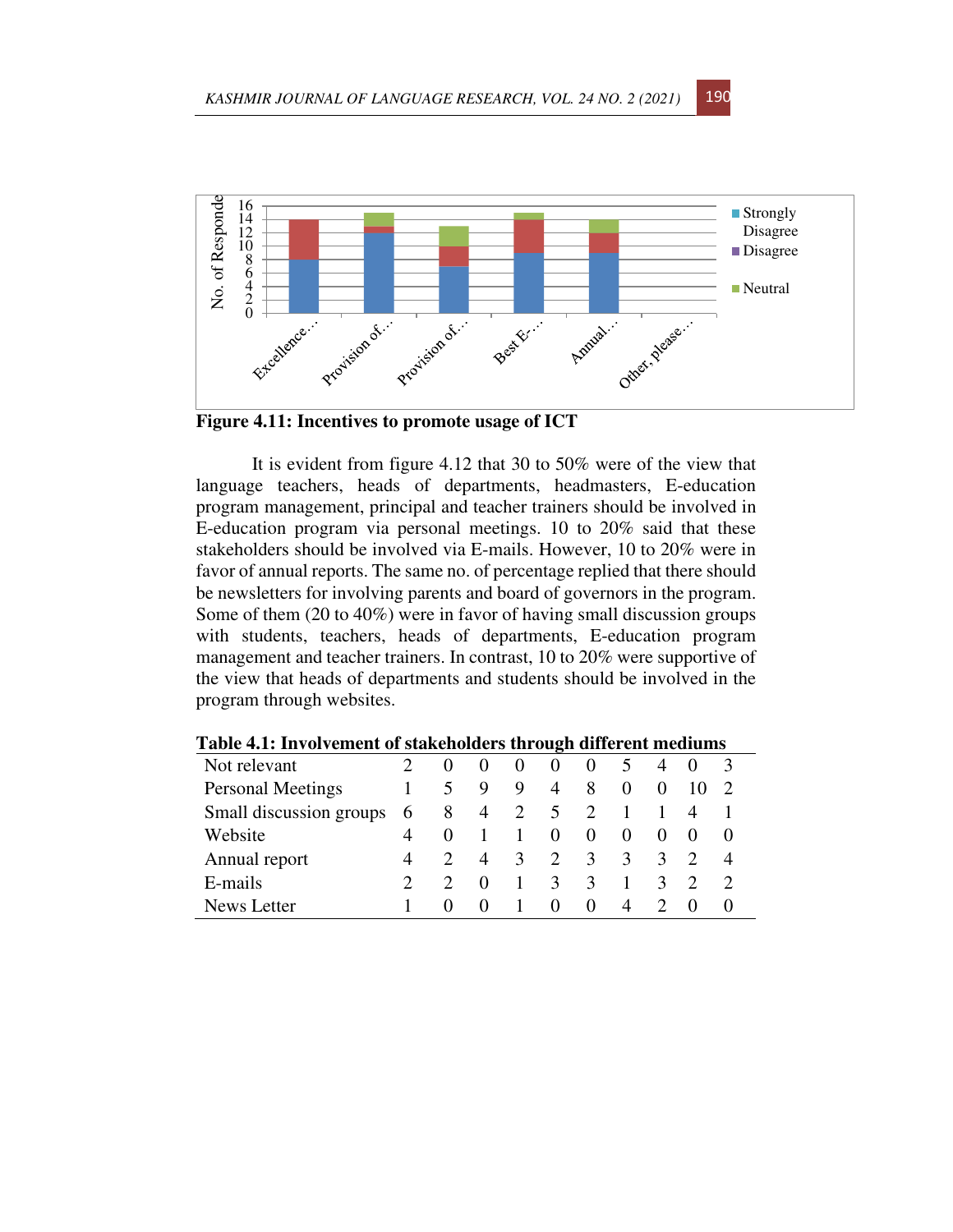

**Figure 4.12: Involving the stakeholders of E-education program** 

As far as frequency of meetings with stakeholders is concerned, majority i.e. 60 to 80 % were of the view that there should be term-wise meetings with all the stakeholders to involve them in E-learning program. Some of them i.e. 20 to 40% were supportive of the view that these meetings should be arranged on annual basis. While 20 to 40 % replied that parents and board of governors should never be involved in E-learning program.

| Table 4.2: Frequency of meetings with stakeholders |          |              |                |          |              |    |               |  |
|----------------------------------------------------|----------|--------------|----------------|----------|--------------|----|---------------|--|
| Term-wise                                          | 6 12     | 13           | 10             |          | Q,           |    |               |  |
| Annually                                           | 5 4 2    |              | 4              | $\sigma$ | 4            | 4  |               |  |
| Every $3 \text{ years} \quad 0$                    | $\sim 0$ | $\theta$     | $\overline{0}$ | 0        | $\theta$     |    |               |  |
| Once                                               |          |              | $\theta$       | $\theta$ | $\mathbf{U}$ |    |               |  |
| Never                                              |          | $\mathbf{U}$ | $\theta$       | $\theta$ | 0            | h. | $\mathcal{L}$ |  |

## **Table 4.2: Frequency of meetings with stakeholders**

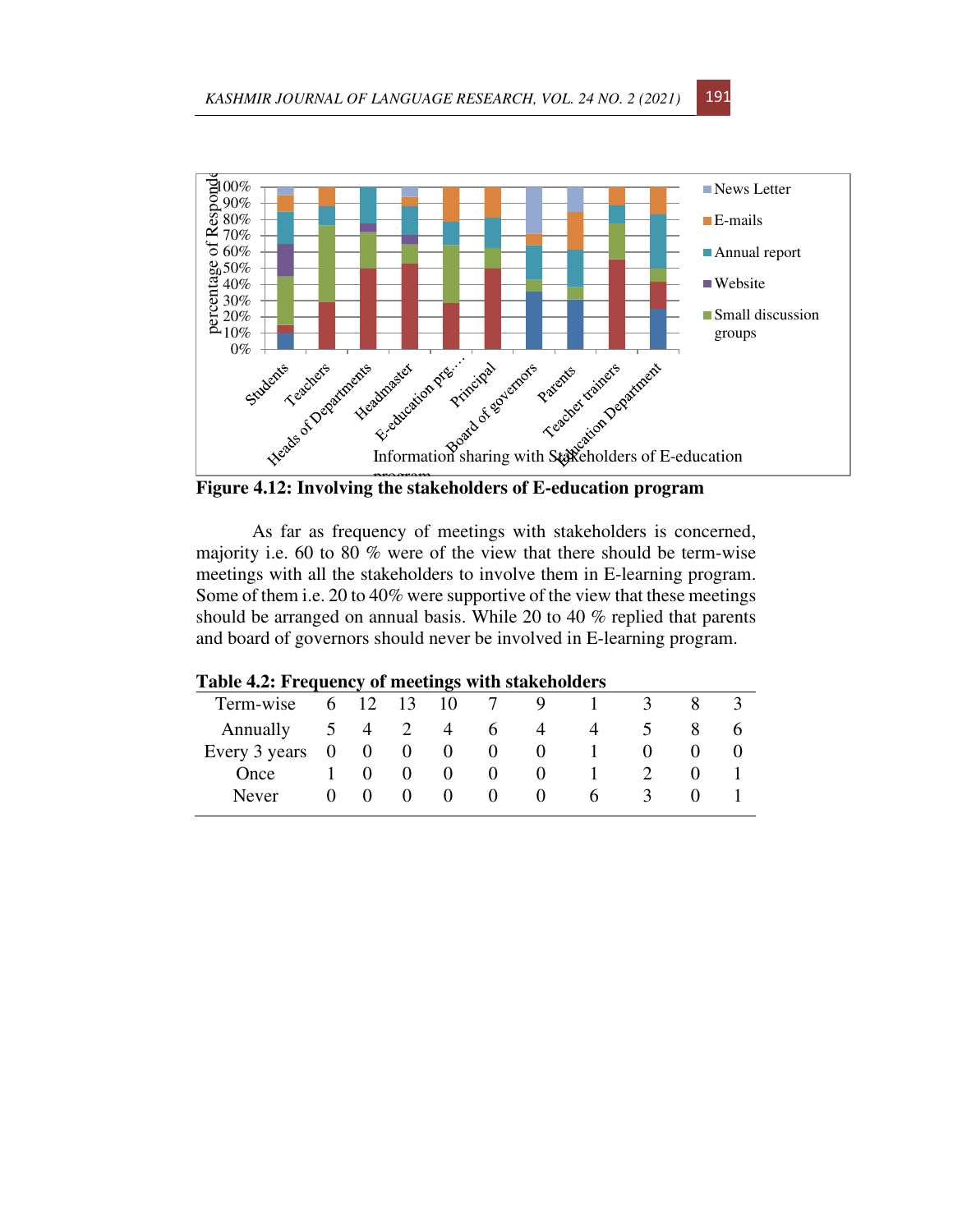

**Figure 4.13: Meetings with stakeholders with frequency** 

## **5. Discussion**

The discussion is organized according to the research questions corresponding to the sections in the chapter of data analysis.

### **5.1 Preparedness of management in the use of ICTs**

The research examined the extent to which management has access to computers to assess the frequency with which they use computers for various activities as is depicted in section 4.1. A considerable majority said that computer is in their access on daily basis in schools as well as in homes. They mostly employed MS Word, MS PowerPoint and MS Excel for instructional aims on daily basis (Figure 4.1). Management most frequently used computers for accessing information on the Internet and communicating electronically whereas their use of computer for visiting social website was a bit less (Figure4.2). This self-rated expertise level of the management indicates that management would be considerably realizing the needs and challenges faced by teachers in implementing computer assisted teaching in different subjects as well as language subjects.

Institutional readiness is a factor which determines the successful integration of ICTs in the curriculum. An interview with the principal highlighted that an ICT section should be established with the purpose of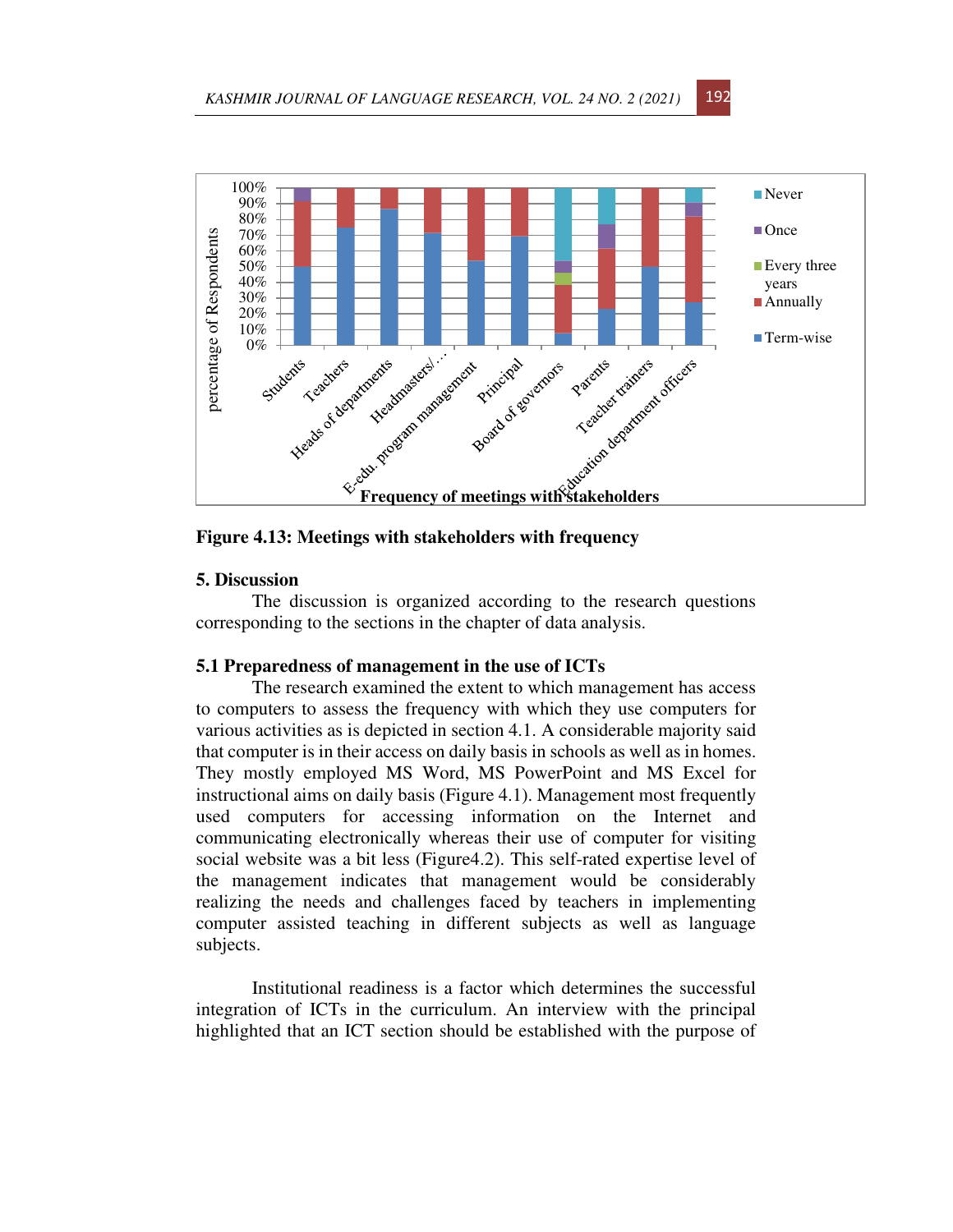planning and executing training, facilitating sharing and development of econtent, assessing and improving E-teaching integration and actively bringing together all stakeholders in the program. He further added that an online space should be allocated for the development of websites for essential resource sharing. This institutional readiness can reduces the chances of failure as Ali & Magalhaes (2008) say that the implementation of E-learning in some organizations has lead to failure due to lack of managerial readiness i.e. they utilized the latest E-learning tools without their management grasping the strategic and operational implications of those tools. The response of the management teachers clearly suggested that teachers should be empowered by technology before students which favors that school management is eager to develop E-learning based curriculum across all the classes.

Moreover, they were quite obvious about the sequence wise implementation of E-learning program depicted in Figure 4.4. The management was eager to introduce the technology integration at A-levels first because of the availability of the teaching tools around the globe. Similarly, for A-levels, they were using standardized Cambridge International Examinations (CIE) syllabus which was favorable in order to buy an E-teaching tool either commercially available off-the-shelf or open source. In this context, the school management hired a technical research staff to explore and evaluate the relevant and effective E-teaching tools. It was also the task of this committee to identify an open source learning platform for content development and sharing, assessment, communication and collaboration, various administrative tasks and overall education management.

Figure 4.3 analyzes that the school management was of the view that E-learning program would have a positive impact on teaching and learning process and E-learning would also improve course material, overall student performance and education management. It was essential to judge about the positive beliefs of teachers about technology integration as Andoh (2012) says that teachers' attitude towards technology is a factor that influence successful integration of computer and technology into teaching. However, they were not supportive about the usage of ICTs for interaction outside the classrooms. The qulaitative response infers that there should be arrangements for interaction outside the classrooms.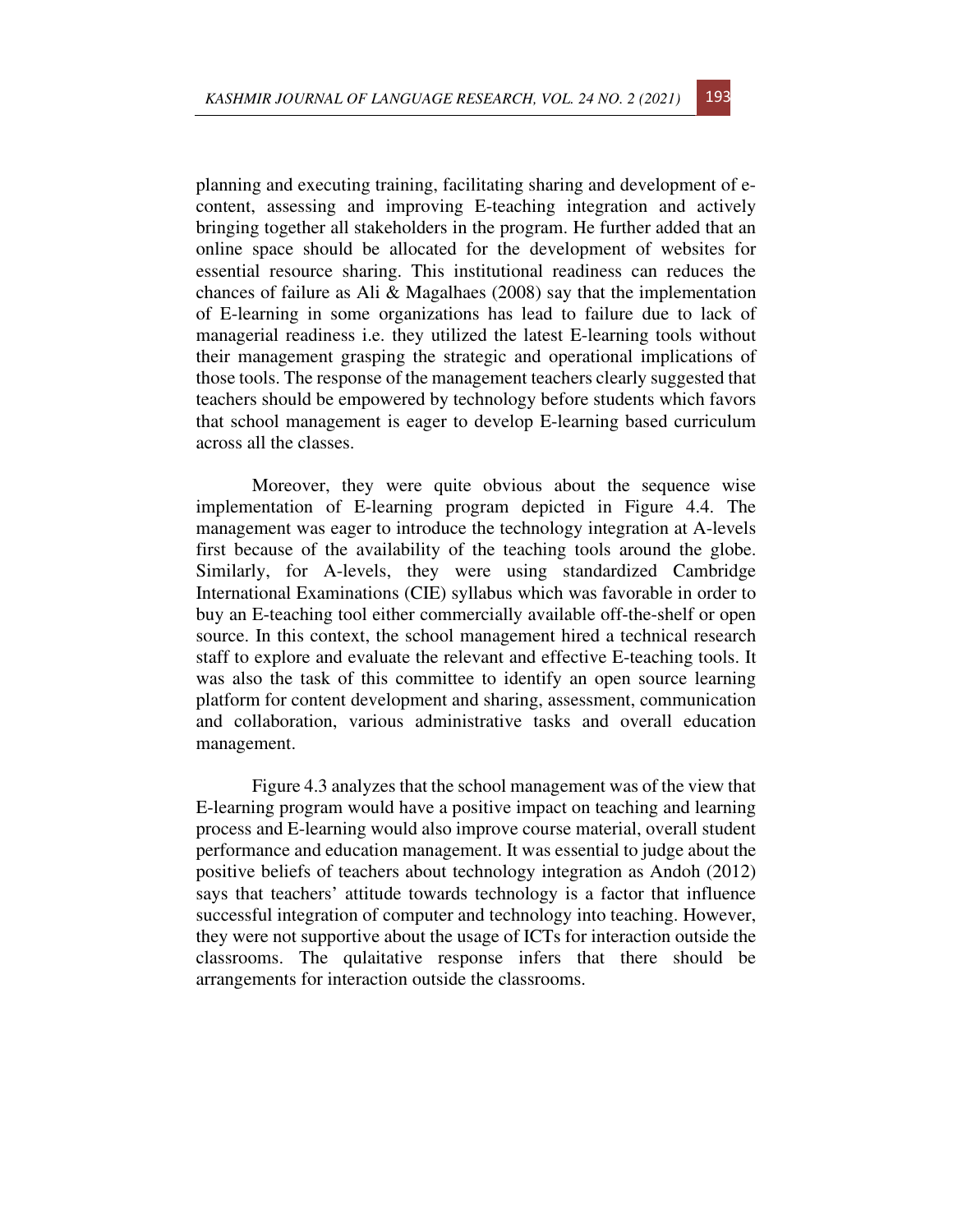## **5.2 Factors involved in the effectiveness of implementation of Eeducation program**

As far as teaching material is concerned, all of them agreed that content should be designed by the teachers (Figure 4.6) which shows that they were particular about customizing the teaching material and using it effectively in the classroom. They were not of the view that readymade content might have issues of adaptability and localization. They were supporting the idea that E-content should be developed by some external party. Their reservations for the development of content were linked with the current level of expertise in technology. Moreover, they were afraid of the workload in case they design or develop the content by themselves.

One of the main barriers to technology implementation is insufficiency of teachers' technical knowledge to prepare ICT based materials. This depicts that the introduction of E-learning into education requires an equal level of effort in order to provide the teachers with continued training support. As far as their current level of training is concerned, half of the management members said that they have annual training in general management, education management, ICT skills and curriculum development/review. However, as shown in figure 9, a considerable majority of the language teachers also responded that they never have trained in course material development and management and evaluation of E-teaching and E-education program. The results from figure 10 reveals that a definite training program is required for the teachers with a planned design and framework that will allow variety of skills for example, pedagogically linked ICT skills and subject-specific ICT skills. Studies have also proven that the adoption and integration of ICT by the academic faculty is severely hampered in case of failure in provision of specialized technical support. (Chizmar & Williams 2001; Lee 2001). However, the school management was considerably realizing the need for specific teacher training as their allocation of budget also incorporates such trainings as per the figure 4.7.

Furthermore, the meetings with the headmasters suggested their willingness about planning and organizing basic and advanced training programs. The results of figure 8 showed that the most essential trainings were related to the management and evaluation of E-education program. Naidu (2005) explains that evaluation in the context of E-education refers to the systematic retrieval of feedback on the usage, value and impact of the program or project. In this way, evaluation may be used to measure the past results and to modify the plans. During the qualitative analysis of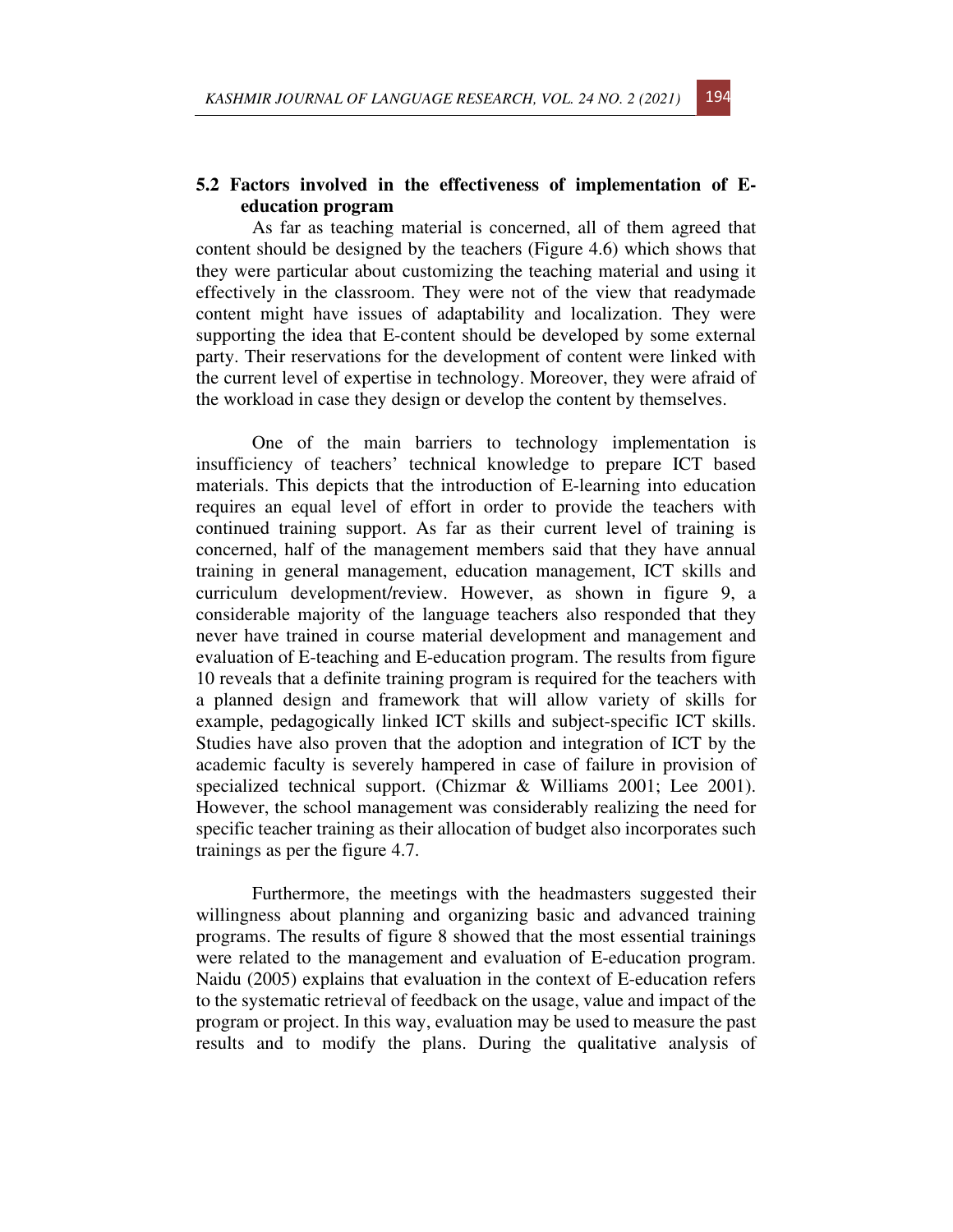assessment and planning, the management discussed the necessity of workshops on monitoring and evaluation as well as information seminars for students and parents.

### **5.3 Hindrances in the execution of E-education program**

The analysis of figure 11 clearly emphasizes that incentives like annual appraisal, excellence certificates, and best E-teacher award are needed in order to avoid any hindrance in the effective execution of Eeducation program. It was analyzed that teachers' motivation played an important role in this regard. The management also decided to provide laptops to teachers as a favored incentive. Moreover, their main focus was on the fact that there should be monetary incentives for the teachers. Similarly, they wanted to involve all the stakeholders in the process of planning and development of the program. Wagner et al. (2005) has described the possible participants involved in the process of evaluation. These include: Learners - usually students in the school environment; Teachers and facilitators - those who provide help to the learners; Technicians - ICT expertise in addition to teachers and facilitators; Parents - due to their concern over what is taught in schools; Teacher trainers - their role is to train teachers for the purpose of developing ICT skills among them; Administrators - educational administrators and management staff; and, Education ministry officials - for establishing overall policy and budget. It is evident from figure 12 that management was of the view that teachers, heads of departments, headmasters, E-education program management, principal and teacher trainers should be involved in this process. Likewise, they were of the view that principal and head of departments should be involved via personal meetings. This is probably because the teachers considered these stakeholders as are the primary stakeholders and hence considered it essential to involve them at each step of the integration process. These meetings could be term-wise or annually depending upon the role and active participation of a particular stakeholder in the program.

### **6. Recommendations and Conclusion**

Foremost, it is important to realize that access to computer should not be limited to school environments. Secondly, training courses should be offered in terms of capacity building so that teachers acquire practical experience. These training programs should be different for management, staff and faculty. The analysis of managements' current usage of technology suggest that they don't require beginner level training i.e. they are good at using MS word, excel and PowerPoint. The training they require should be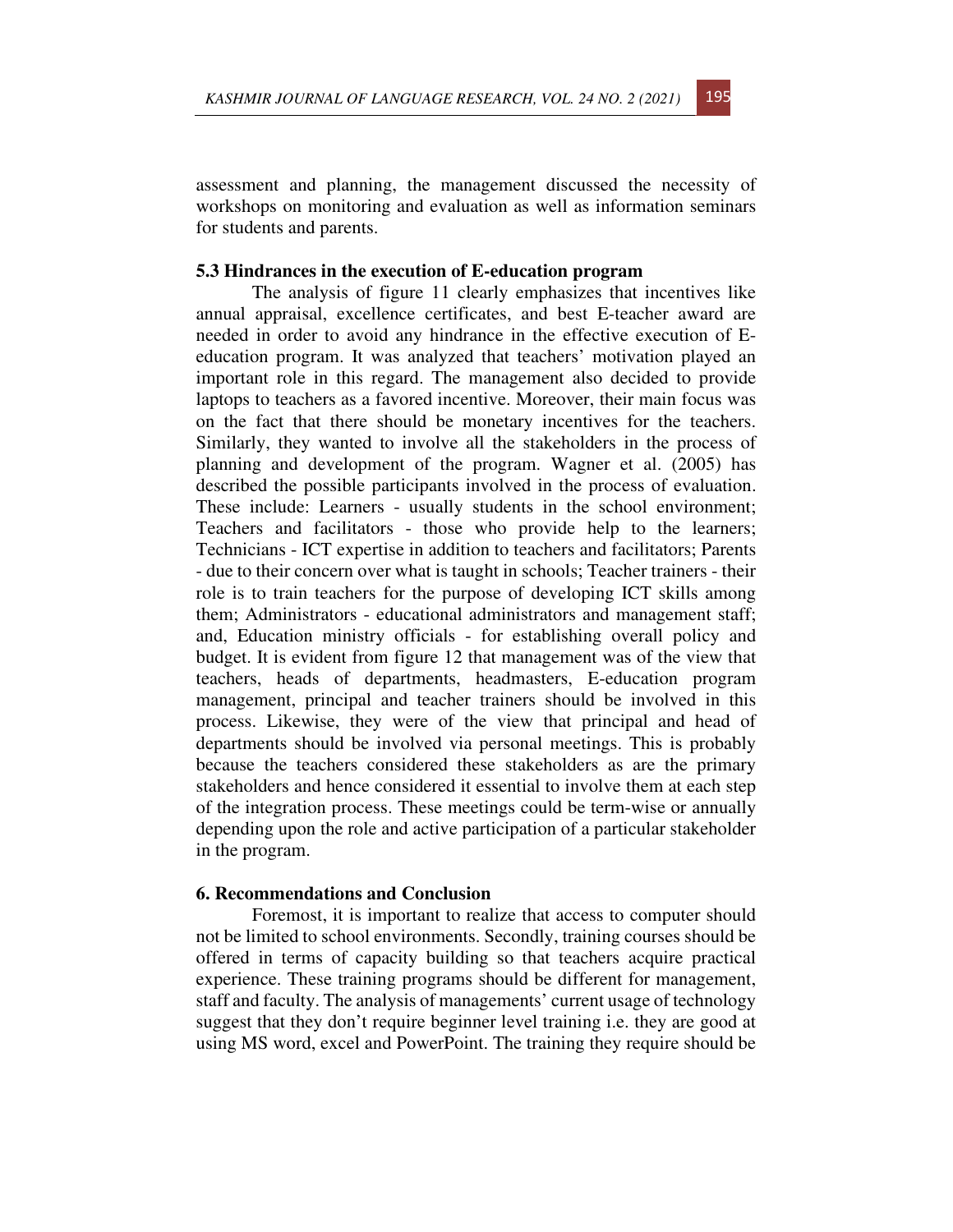of intermediate level i.e. of designing print materials (elements of design and layout, using fonts, graphics and colors); scanning text and graphics; learning to use Flash Player and Adobe Reader; learning to add/include animations in PowerPoint slides. Similarly, the management should execute strategies in order to lessen the workload of teachers. In this regard, new teachers can be hired to reduce the workload of those teachers who are involved in the process of implementation of E-education program. Another important suggestion is related to resource sharing and collaboration among schools as it is necessary for development and sustainability of E-learning. For that purpose, a workshop can be arranged to give teachers awareness about the licensing schemes and about the content. Lastly, a team of experts would be established which would be monitoring the E-education program at three levels i.e. program level, course level and activity level by evaluating primary evaluands of the program i.e. students and teachers from three perspectives i.e. interaction, learning and results.

#### **6.1 Conclusion**

The findings depict that organizational support is required in terms of planning, management and implementation of E-education program. Moreover, the investment of management is required not only in building hardware but also needed to provide administrative support. In this regard, different factors play a crucial role including capacity building, provision of the infrastructure (computer and internet and facilities), involvement of the stakeholders particularly teachers, and monitoring & evaluation of the overall design. The study of the factors suggests that when technology is not used, it is not simply the fault of the teacher, but also the fault of the administration that fails in systematic management of the system and is hasty in purchasing the latest technological innovations without considering the needs of both teachers and students.

### **References**

- Ali, G. E., & Magalhaes, R. (2008). Barriers to implementing e-learning: a Kuwaiti case study. *International Journal of Training and Development*, *12*(1), 36-53.
- Andoh, B. (2012). Factors influencing teachers' adoption and integration of information and communication technology into teaching: A review of the literature. *International Journal of Education and Development using Information and Communication Technology, 8*(1), 136-155.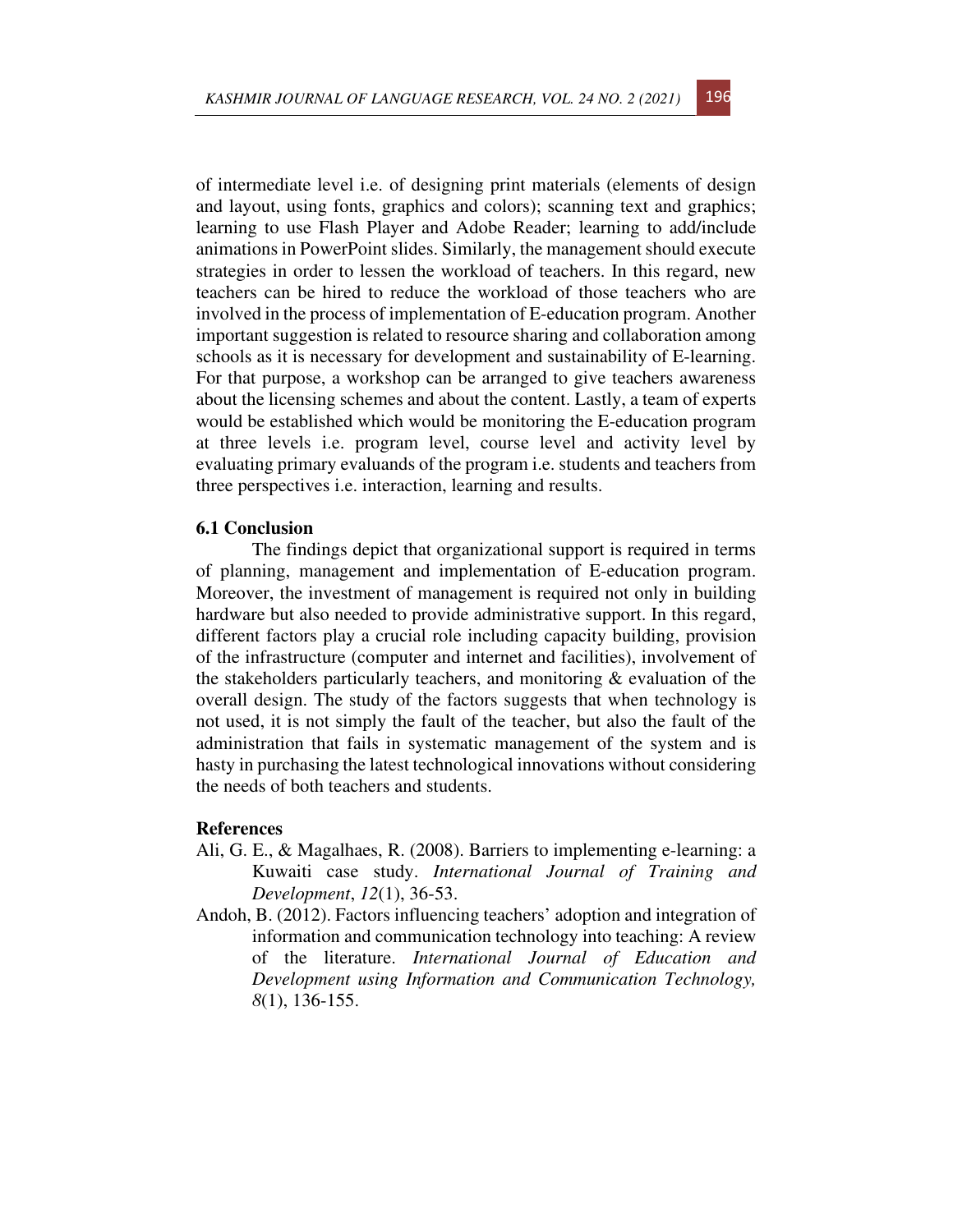- Balanskat, A., Blamire, R., & Kefala, S. (2006). The ICT Impact Report*. A Review of Studies of ICT Impact on schools in Europe*. Retrieved from http://insight.eun.org/shared/data/pdf/impact\_study.pdf
- Bangs, P., & Cantos, P. (2004). What can Computer Assisted Language Learning Contribute to Foreign Language Pedagogy? *International Journal of English Studies, 4*(1), 221-239.
- Beatty, K. (2003). *Teaching and Researching Computer Assisted Language Learning*, New York: Longman.
- Birch, D., & Sankey, M.D. (2008). Drivers for and obstacles to the development of interactive multimodal technology-mediated distance higher education courses. *International Journal of Education and Development using Information and Communication Technology, 4*(1), 66-79.
- Chizmar, J.F., & Williams, D.B. (2001). What do faculty want? *Educause Quarterly*, *1*, 18-24.
- Davis, H., & Eales, S. (2007). Editorial introduction: BJET special issue on critical success factors in institutional change. *British Journal of Educational Technology*, *38*(5), 769–772.
- Education Policy of Pakistan, (2008). Ministry of Education, Government of Pakistan. Retrieved from https://planipolis.iiep.unesco.org/sites/default/files/ressources/paki stan\_national\_education\_policy2008.pdf
- Iqbal, M. J., & Ahmad, M. (2010). Enhancing quality of education through e-learning: the case study of Allama Iqbal Open University. *Turkish Online Journal of Distance Education*, *11*(1), 84-97.
- Lam, Y. (2000). Technophilia vs. Technophobia: A Preliminary Look at Why Second-Language Teachers Do or Do Not Use Technology in Their Classrooms. *The Canadian Modern Language Review*, 56, 3.
- Miller, J. W., Martineau, L.P., & Clark, R.C. (2000). Technology Infusion and Higher Education: Changing Teaching and Learning. Innovative Higher Education, 24 (3).
- Moore, J. L, Deane, C. D, & Galyen, K. (2011). E-learning, online learning, and distance learning environments: Are they the same?. *Internet and Higher Education,* 14, 129–135.
- Naidu, S. (2006). *E-learning; A Guidebook of Principles, Procedures and*  Practices. Commonwealth Educational Media Center for Asia, 2<sup>nd</sup> Edition, CEMCA.
- National Education Policy. (2009). Ministry of Education, Government of Pakistan. Retrieved from http://www.teachereducation.net.pk/files/National%20Education% 20Policy.pdf